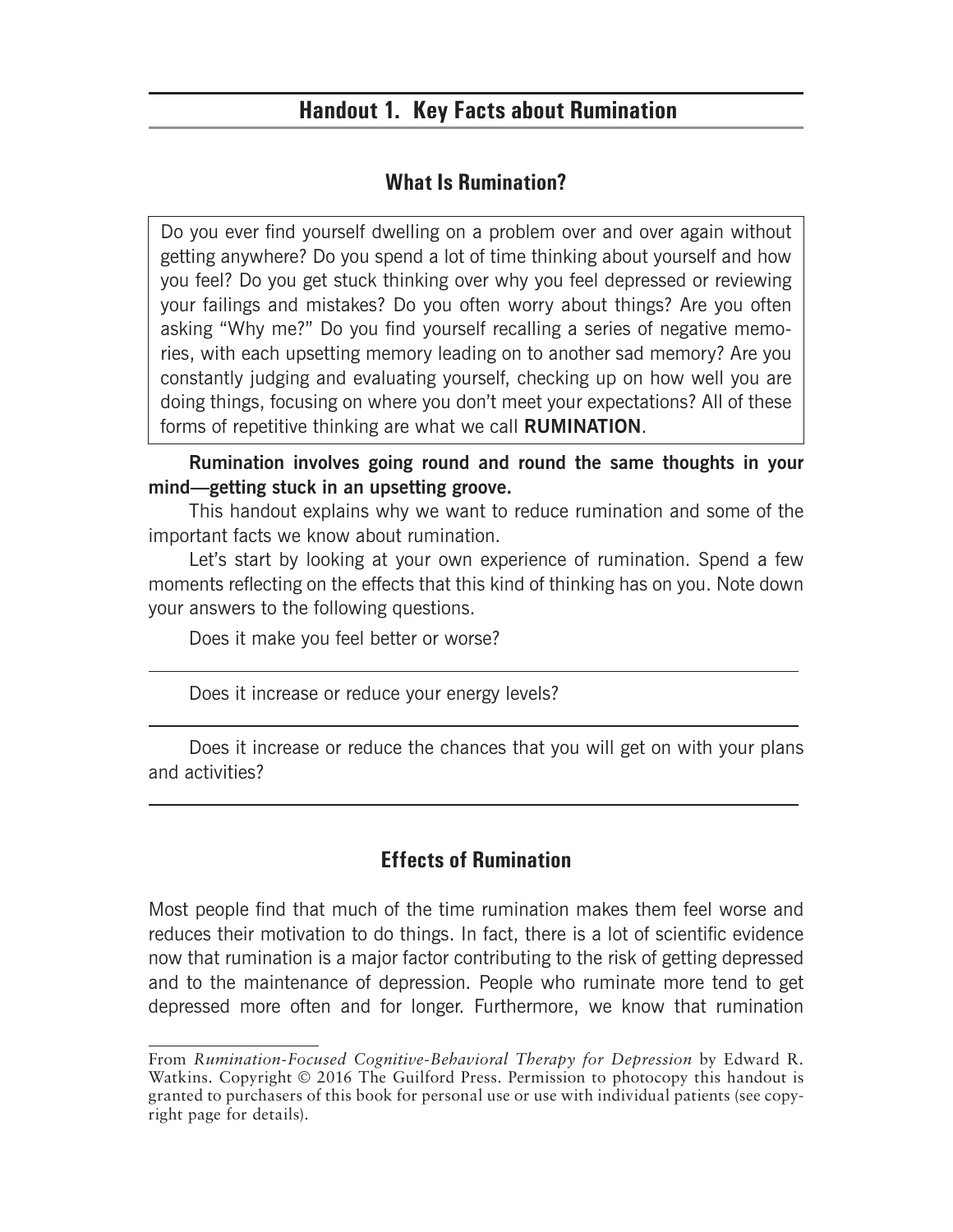## **HANDOUT 1** *(page 2 of 4)*

makes people more negative and less effective at solving problems. Rumination is considered to be a central engine driving the depression forward.

Spend a few moments thinking about how different you might feel if you reduced all the thinking we described at the beginning of this handout—imagine how your life would be without all that rumination. **This is what we hope to achieve within this therapy—helping you to find better ways to knock out the rumination.**

#### **Learning about Rumination**

A good start to dealing with rumination is to know a bit more about it. Here are some key facts about rumination.

**1. Rumination is a common and normal response to difficulties. We all ruminate about things some of the time.** When there is a problem, it is natural to try and solve it, work it through, make sense of it by thinking about it. Indeed, thinking about things can be helpful, for example, look at how analysis has helped us to solve practical problems. Indeed, this way of thinking has led to many of the scientific and technological advances humans have made.

However, dwelling on problems can become unhelpful if you get stuck, and it goes on too long and does not seem to reach any kind of resolution—this is the kind of thinking we are focusing on when we talk about depressive rumination. One important thing we will do in this therapy is to try and find the difference between helpful thinking that leads to solutions to problems versus rumination that gets stuck and does not find a solution.

**2. Thinking about problems and difficulties can sometimes be helpful and sometimes be unhelpful. The way that we think about things is important in determining whether we get stuck or solve problems.** We will spend time in this therapy learning how to increase the more helpful style of thinking. Thus, the second thing to remember about rumination is that the style of thinking is important in determining how things turn out. In particular, people seem to get stuck in rumination if they try and think about **the wrong things**, for example, if they ask questions that are not answerable or if the balance of their thinking is not quite right.

**3. Useful thinking about upsetting events and problems has a good balance between thought and action.** For thinking about problems and difficulties to be useful, the balance between thinking and action needs to be about right. If there is too much thinking that does not lead to action, then people often get stuck—just as it is unhelpful to have action without any thinking. Thinking is useful if it acts as a guide to action, and action then informs further thinking so that one feeds back into the other—however, if thinking becomes much more frequent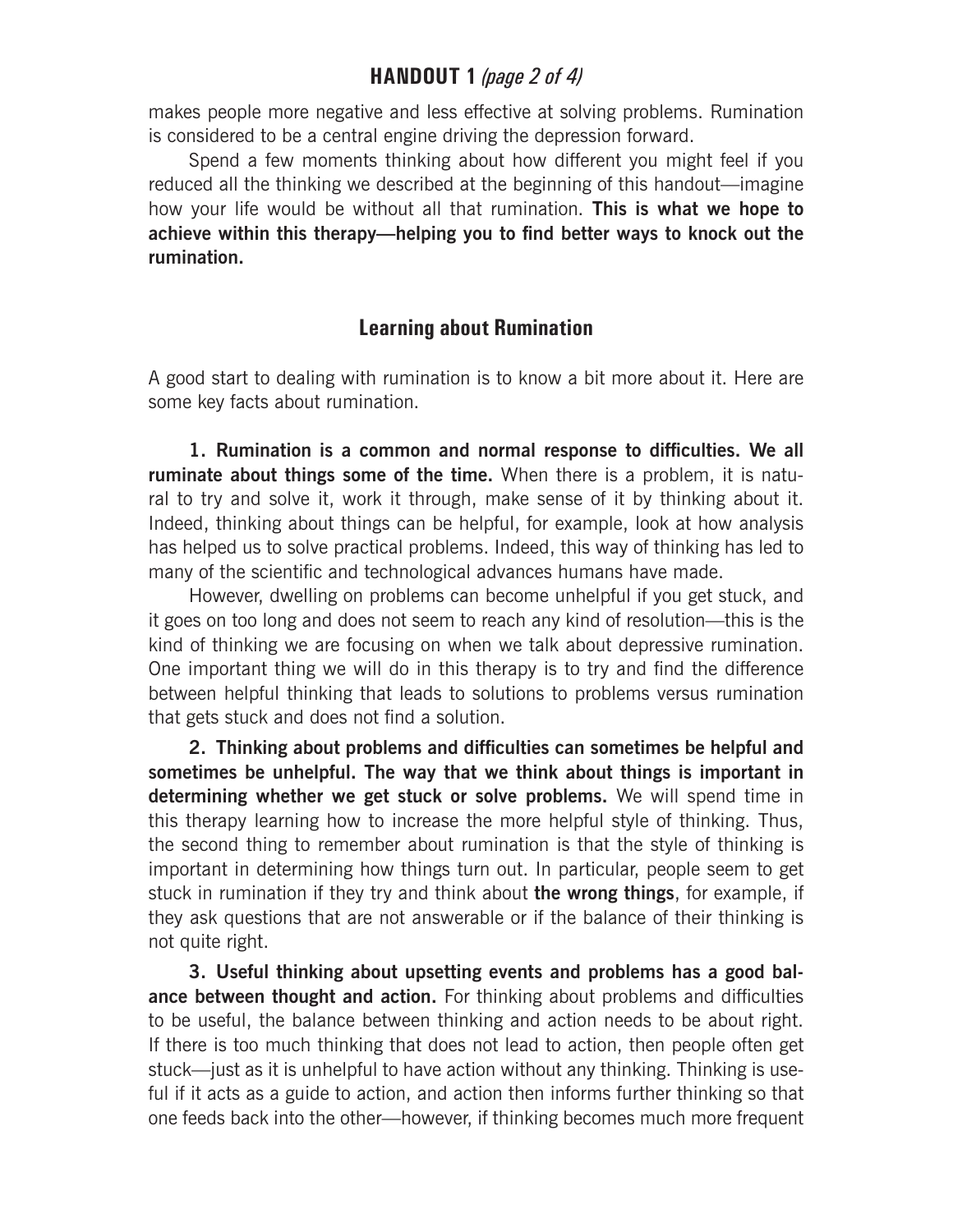## **HANDOUT 1** *(page 3 of 4)*

than action or replaces action, then we end up with procrastination and avoidance, and problems are not solved.

Imagine that your car does not start. It is helpful to dwell on why it might not be starting and generate possible reasons for it not starting—problems with spark plugs, engine too cold, battery too low, and so forth—and thinking this through will help you to solve the problem. But for your thinking to be helpful you also need to actively investigate, for example, look under the hood, try different things—just thinking won't solve the problem. Likewise, just trying an action without dwelling on the problem probably won't solve the problem (e.g., repeatedly turning the key in the ignition). So a balance is important.

Imagine the difference between asking:

Why isn't the car starting? How can I fix it?

versus

Why is this happening to me?

What was the effect of asking these two different questions?

Did you find that "Why isn't the car starting? How can I fix it?" helped to focus you on what was happening, how the car had been acting and how you might fix the problem?

Did you notice that "Why is this happening to me?" led you to focus more on yourself and perhaps think about the meaning of the car not starting (e.g., how inconvenient the car not starting may be or how things like this keep happening to me or that this is my fault)? Did you think about other bad things that happen to you?

In general we find that questions that ask "why?" and look at evaluating meanings are unhelpful, while thinking about how to fix things and get things done is helpful. We will focus more on this distinction between thinking about the concrete details and thinking about the meaning of events as therapy progresses, using your own experience to fine-tune your skills at this.

**4. Rumination is a learned habit, and old habits can be replaced with new habits.** Rumination is learned because it was taught to us, or because at some point in our past there was some kind of payoff or reward for ruminating. Many people who ruminate talk about how they learned to think like this from one or both of their parents. For some people, rumination may have been a helpful response during their childhood, even though it is not helpful anymore. For example, for someone with a very critical, easily angered parent, spending a lot of time dwelling on whether the parent is upset and thinking about how to get everything right might be a good strategy to avoid criticism or punishment. However, if overlearned and applied to other situations, this strategy could then become problematic as everyone's behavior becomes overanalyzed.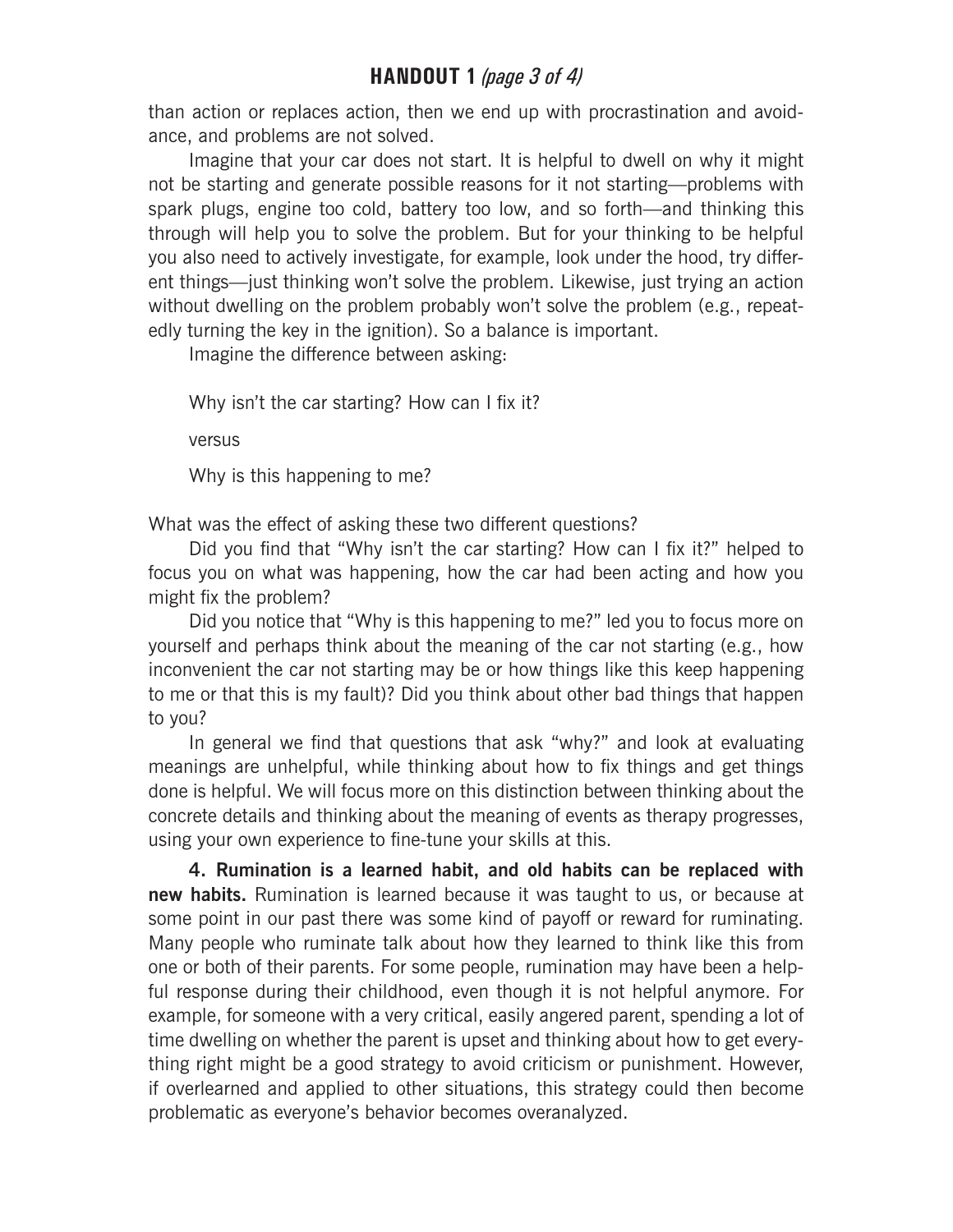# **HANDOUT 1** *(page 4 of 4)*

The main message is that any learned behavior or habit can be replaced with a new, more helpful habit—repeated attempts at doing different things can help us learn a new set of responses. Thus we can be hopeful about the possibility of changing the rumination habit. One of the first things the therapy will ask you to do is to keep a record of your rumination—this is designed to help make you more aware of this habit. Increased awareness of a habit is the first step in changing it.

## **Key Points**

- 1. Rumination is a major factor in causing and maintaining depression.
- 2. Rumination is a normal and common response to problems.
- 3. Rumination becomes unhelpful when the balance between thinking and action is lost.
- 4. Rumination is a learned habit.
- 5. This therapy will focus on unlearning unhelpful rumination and learning new habits of more effective thinking.

# **Things to Do**

- 1. Try to become more aware of your rumination using the rumination diary forms (Handouts 5 and 6) each week.
- 2. Try to notice the differences between helpful and unhelpful thinking—look out for those times when your thinking helps to solve a problem or make a plan, and compare them to times when your thinking gets stuck and makes you feel worse. Compare the two situations and see what is different between them.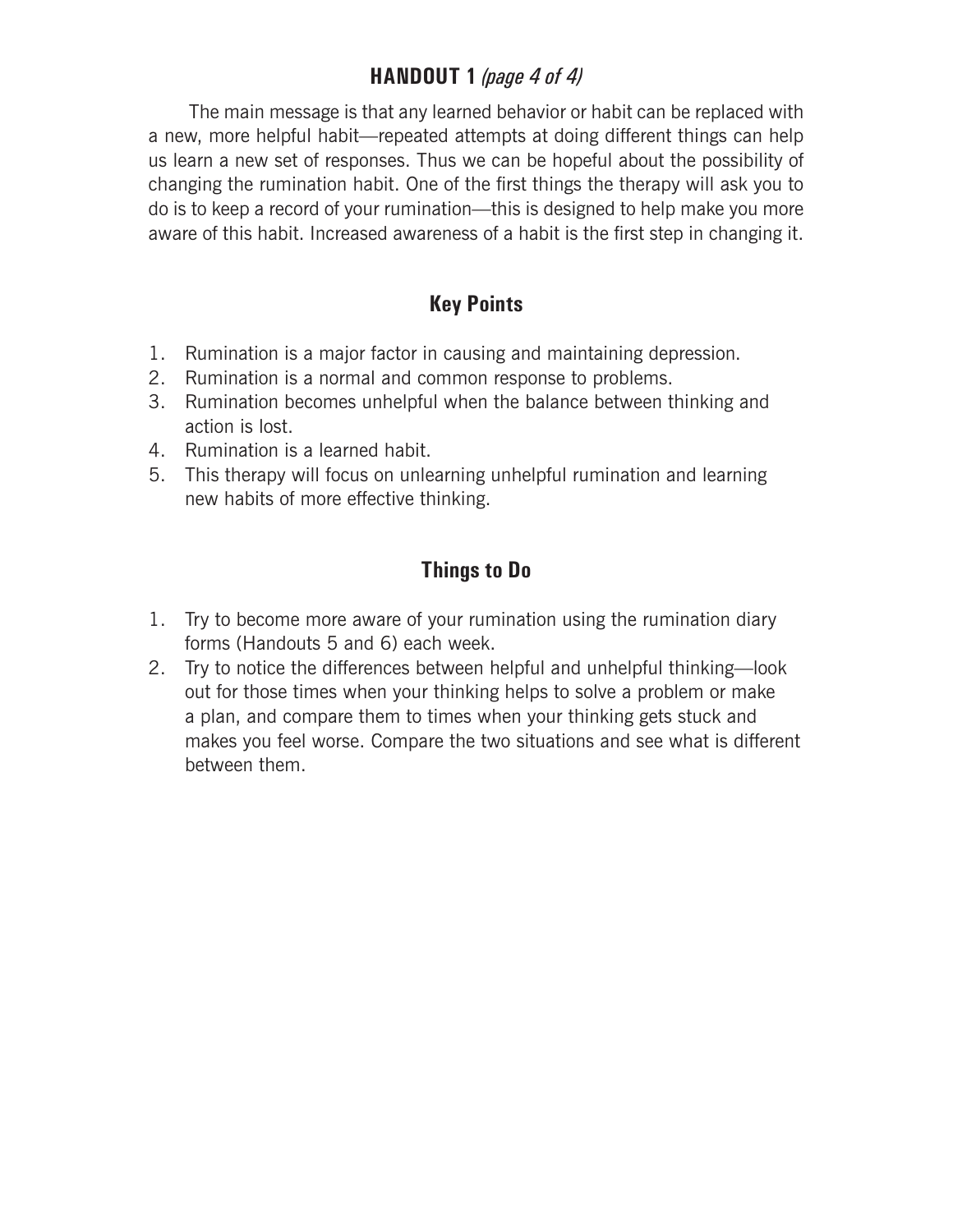# **Handout 2. Avoidance**

## **What Is Avoidance?**

A common element that helps to maintain many people's depression is avoidance. Avoidance can take many forms, including:

- 1. Procrastination—putting things off, going over and over things in your head without making a decision
- 2. Trying to avoid thinking about upsetting or emotional events
- 3. Suppressing feelings

 $\overline{a}$ 

- 4. Not trying new challenges and not taking risks
- 5. Withdrawal from other people and hiding away
- 6. Giving up activities that you used to enjoy or be good at
- 7. Not being assertive or expressing feelings to other people
- 8. Preferring to think about things rather than doing things
- 9. Numbing oneself with drugs or alcohol

Spend a few moments reflecting on which of these forms of avoidance (or other types of avoidance not listed here) you might be using.

**Use the lines below to write down the main things that you avoid. Try to be as specific and detailed as possible:**

## **Key Messages about Avoidance**

**1. Avoidance is a normal response to threats and difficulties**. **It is useful for short-lived problems.** For acute or short-term difficulties, avoidance can be a very effective strategy. When faced with an immediate threat, such as being attacked, getting away and escaping is the most sensible thing to do.

Likewise, when working on an important job, it may be useful to push away

From *Rumination-Focused Cognitive-Behavioral Therapy for Depression* by Edward R. Watkins. Copyright © 2016 The Guilford Press. Permission to photocopy this handout is granted to purchasers of this book for personal use or use with individual patients (see copyright page for details).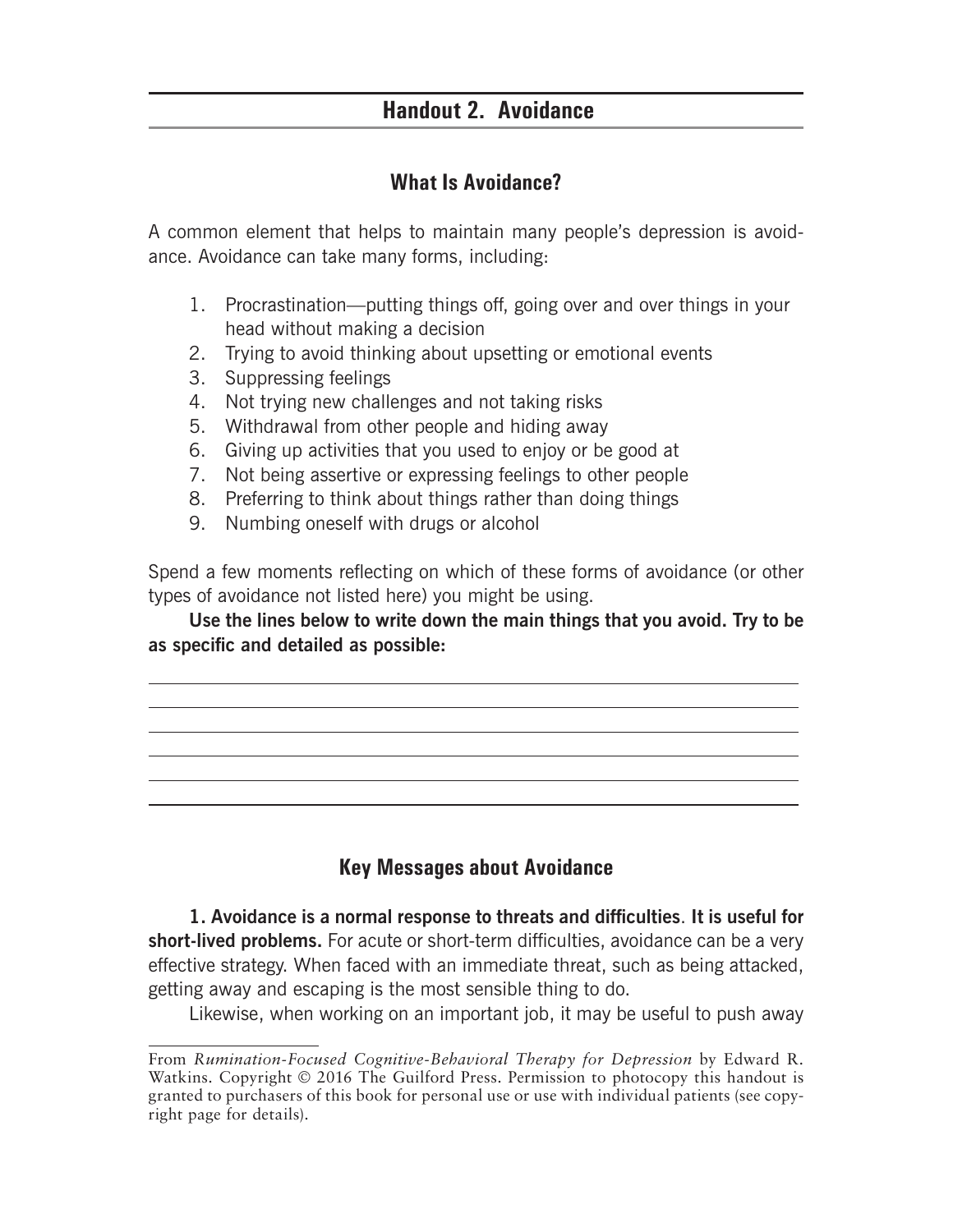# **HANDOUT 2** *(page 2 of 3)*

interfering upsetting thoughts until the job is finished. However, avoidance is less helpful when applied to longer-term problems that do not resolve themselves quickly.

**2. Avoidance is less helpful in the longer term.** There are several disadvantages to avoidance over the longer term.

**Avoidance leads to not coming into direct contact with an ongoing problem**. When you avoid facing the problem, there is no chance of fixing it, and it will continue, leading to more distress and difficulty. For example, not telling someone else about how they act in a way that upsets you is likely to lead to their behavior continuing, which leads to more distress for you.

**Avoidance closes life down. Avoidance tends to spread out and generalize to more and more things, leading to a closed, not very fulfilled life.** By trying to avoid bad things, we often curtail our activities so that there are fewer positive things as well. To avoid the risk of failure, a person stops doing things where there is also the chance of success, or of learning something new. Avoidance can expand and expand until there are very few activities where there is any chance of feeling alive or fulfilled, further fueling the depressed mood. To reduce depression, you need to open up your options and possibilities and introduce the chance of doing exciting and rewarding activities—avoidance prevents and limits this.

### **Your Own Experience of Avoidance**

Reflect on your own experience of avoidance—while it may have helped in the short term to avoid pain and upset, have things in the longer term gotten better or worse?

 $\overline{a}$ 

 $\overline{a}$ 

Once you start avoiding things, have you noticed that the avoidance has increased or decreased over time?

#### **Reducing Avoidance**

**1. Replace avoidance with approach—try new things.** It can be difficult to reduce avoidance. Avoidance has become a habit and feels safe. The fear of things getting worse or of failure and humiliation or of people responding badly makes it hard to try and change. However, this therapy will focus on reducing avoidance and replacing it with approach behaviors—on trying to embrace life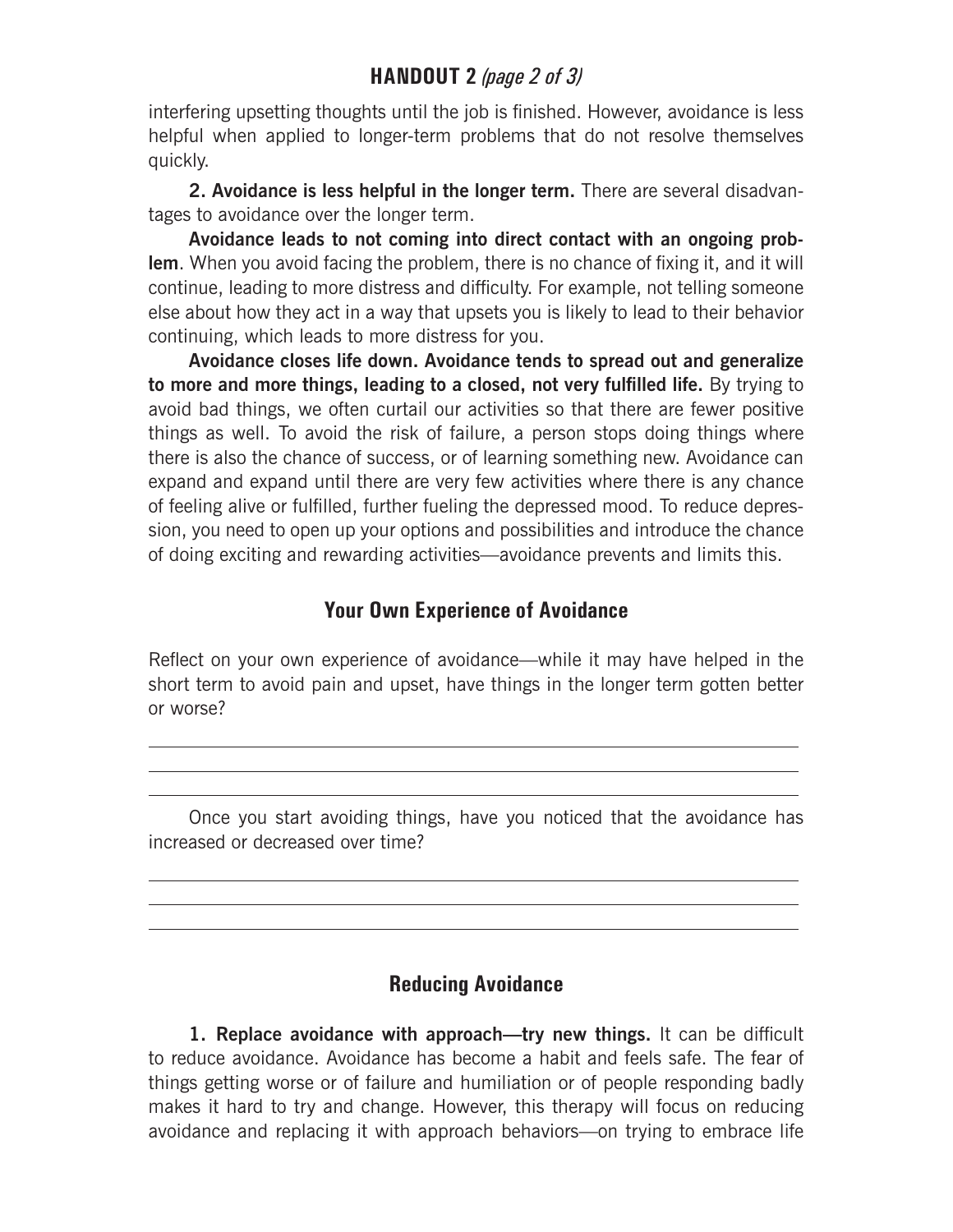## **HANDOUT 2** *(page 3 of 3)*

and what you can get out of it, rather than trying to get through it with as little pain as possible.

**2. Start by trying small steps first.** Identify things you used to do and enjoy and work on building them up first.

**Break each task down into smaller manageable steps—don't try to do it all at once.**

**3. Look at the pros and cons of avoidance.** For each activity you avoid, weigh up the advantages and disadvantages of not doing versus doing that activity. Will you feel better once you have done it rather than putting it off?

**4. Focus on what is good about doing something for its own sake rather than whether you are doing it well enough.** A lot of avoidance is concerned with fear of not doing things well enough, of not being good enough. Instead of concentrating on the outcome of what you are doing (did it work or not?), as best you can, focus on the process of what you are doing—get absorbed in how you do it and focus on the intrinsic pleasure of doing it. For example, when playing sports you can focus on improving your technique and on the pleasure of taking part, rather than on whether you win or lose.

**5. Remember that getting better at things takes practice.**

**6. The anticipation of things is often more frightening than the reality.** It is therefore useful to try things out and see whether they go as badly as you expected.

**7. Good preparation can help make it easier to try new things.** Imagining how something might turn out in advance can be helpful. Imagine as vividly as you can how you will feel when you do an activity (or how you used to feel when you did it)—this can help motivate you to do it.

**8. Have a good routine.** Doing the same activities at the same time and place can help reduce avoidance.

**9. When planning to do things, it is useful to say when and where and how you will do them.** For example, you might say, "I will go swimming at 10:00 A.M. on Saturday, and I will prepare my bag with my swimsuit and towel the night before." Saying when and where you will do something makes it more likely that you will do it, rather than putting it off to do another day.

## **Things to Do**

- 1. Look at your list of things that you are avoiding. Reflect on the pros and cons of not doing these things.
- 2. Keep monitoring your avoidance in the weekly diary record (Handout 5).
- 3. Choose one activity that you are avoiding and plan how to start doing it again. The best activities to choose are those that seem easiest to get back into and those that you know will improve how you feel when you do them.
- 4. Explore with the therapist how you can start on the new activity.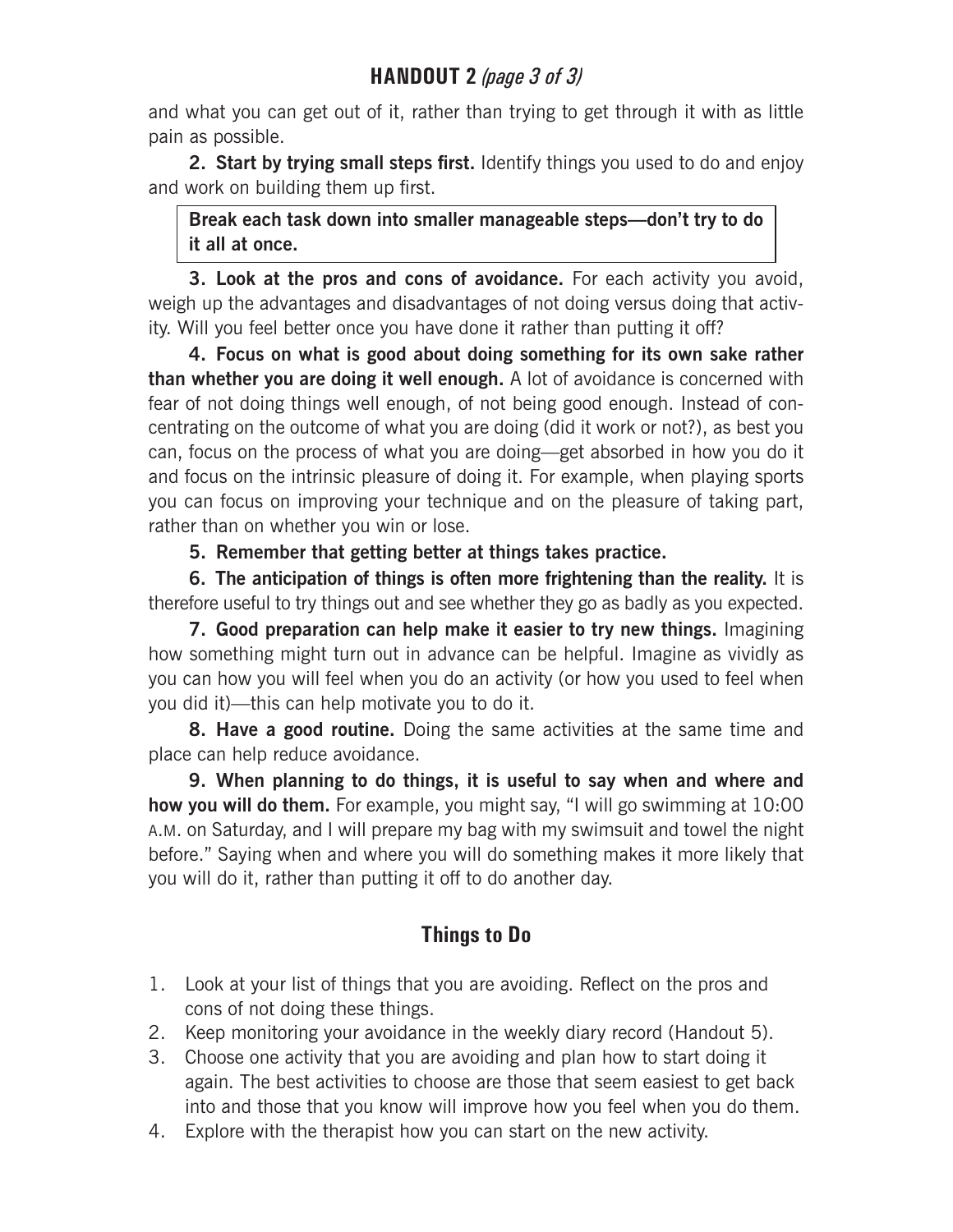# **Handout 3. Goal Setting**

When people are depressed, they often find it difficult to set goals for themselves. In particular, rumination can be associated with having **unrealistic or unattainable** goals. It is therefore important to consider carefully the goals you set for yourself.

When considering goals and plans, it is useful to use the mnemonic **SMART**, which stands for:

**S**pecific **M**easurable **A**chievable **R**ealistic **T**ime-Limited

## **Specific**

The goal or plan is focused and concrete, broken down into small steps, and laid out in terms of how, when, where, and with whom you will do it.



### **Measurable**

The goal can be described in sufficient detail in terms of what you would actually do so that you (and other people) can determine whether you did it or not. Making a goal measurable ensures that it is not too abstract. One way to make a goal measurable is to have a clear physical marker of the success you are trying to achieve.

It is better to avoid goals that involve the absence of an outcome (e.g., not failing, not upsetting people, not being depressed). Such goals do not have a clear point of completion. Rather, have goals that set out what you want to move toward and achieve.

From *Rumination-Focused Cognitive-Behavioral Therapy for Depression* by Edward R. Watkins. Copyright © 2016 The Guilford Press. Permission to photocopy this handout is granted to purchasers of this book for personal use or use with individual patients (see copyright page for details).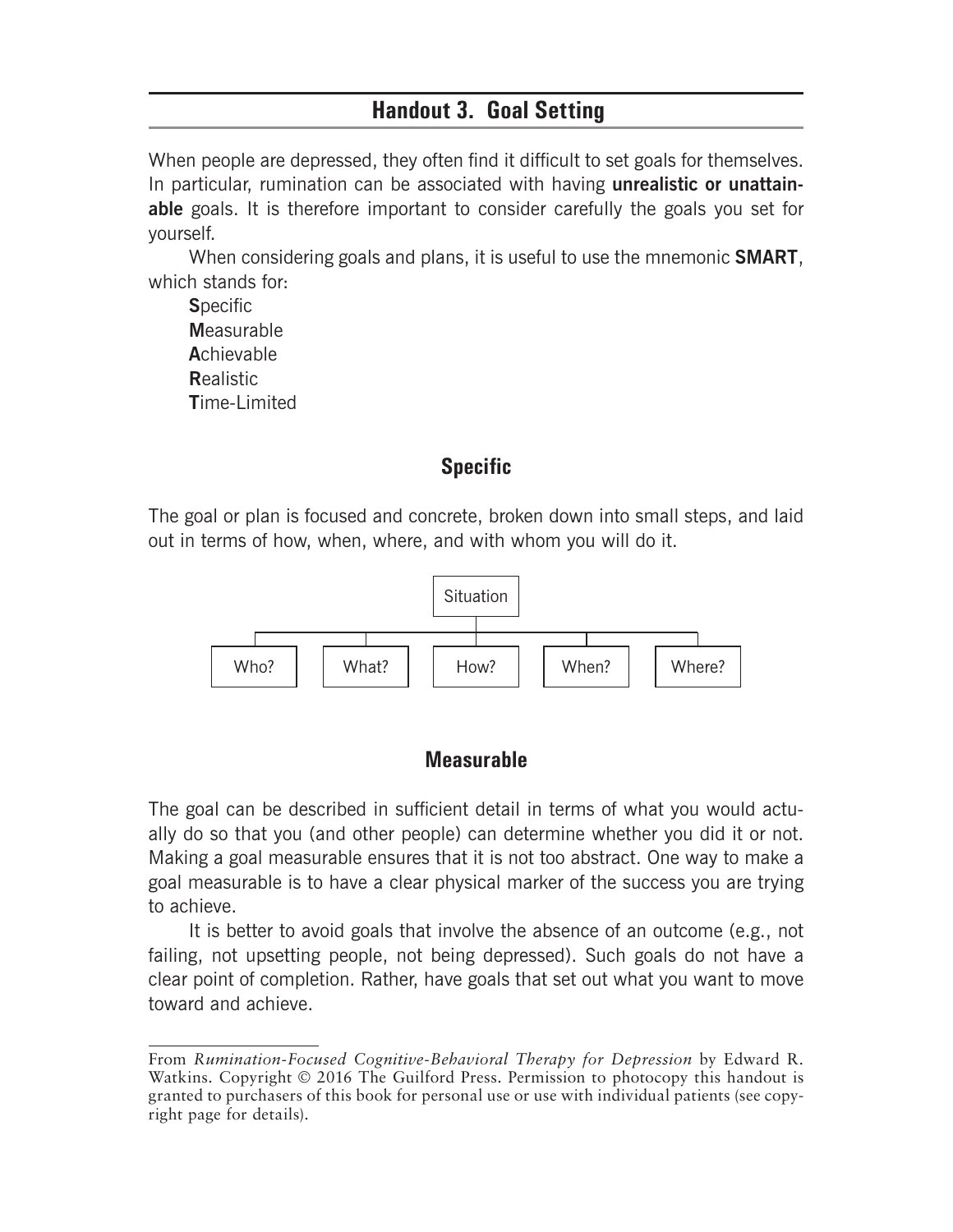## **HANDOUT 3** *(page 2 of 2)*

### **Achievable: Can Someone Succeed at This Goal?**

The goal needs to be achievable at some point. Goals that are impossible are not achievable. Ideally it should be something that could happen assuming that you had the skills and abilities to do the right thing. If the outcome is not likely to occur even if you do everything right, then the goal may be considered to not be achievable.

Goals are often not directly achievable because the goal or plan requires something out of your control to occur (e.g., for someone else to agree to a request when all the evidence points to the fact that they are not likely to agree to any requests, whether reasonable or unreasonable). In situations where one aspect of the environment (e.g., a particular person) is unlikely to provide the desired outcome, the goal may be usefully reframed by focusing on either changing the environment (e.g., leaving a relationship) or concentrating on other aspects of the environment (e.g., could someone else provide help and support?).

## **Realistic: Are You Ready and Able for This Goal?**

Can you realistically do something to achieve the goal? Is it realistic for you to try and solve the goal right now? Assuming that the goal is achievable, do you have the skills, abilities, and background to succeed? Ideally, a goal should be just ahead of where you are now (i.e., a small step forward). If the goal is not immediately realistic, look for what stops the goal from being realistic and adjust it to deal with the obstacles, or set a new smaller goal to build toward that point.

## **Time-Limited**

The goal or plan has a time sequence to be achieved and has a time set for when it will be implemented. Having a timeline is critical for focusing your plans to achieve the goal.

It is useful to review the **SMART** mnemonic whenever your plans succeed or fail so that you can learn from your experiences and build on the more useful aspects of the **SMART** approach for future situations.

## **Goal Conflict**

It is also useful to check whether any of your goals are in conflict with each other, as having conflicting goals is a good way to get stressed and start ruminating.

For example, to want people to do things properly and to want to never disagree with people are likely to be goals that are in conflict.

If any goals are in conflict, it is useful to weigh up the goals, consider their advantages and disadvantages so as to prioritize one of them, and to put one of the goals first.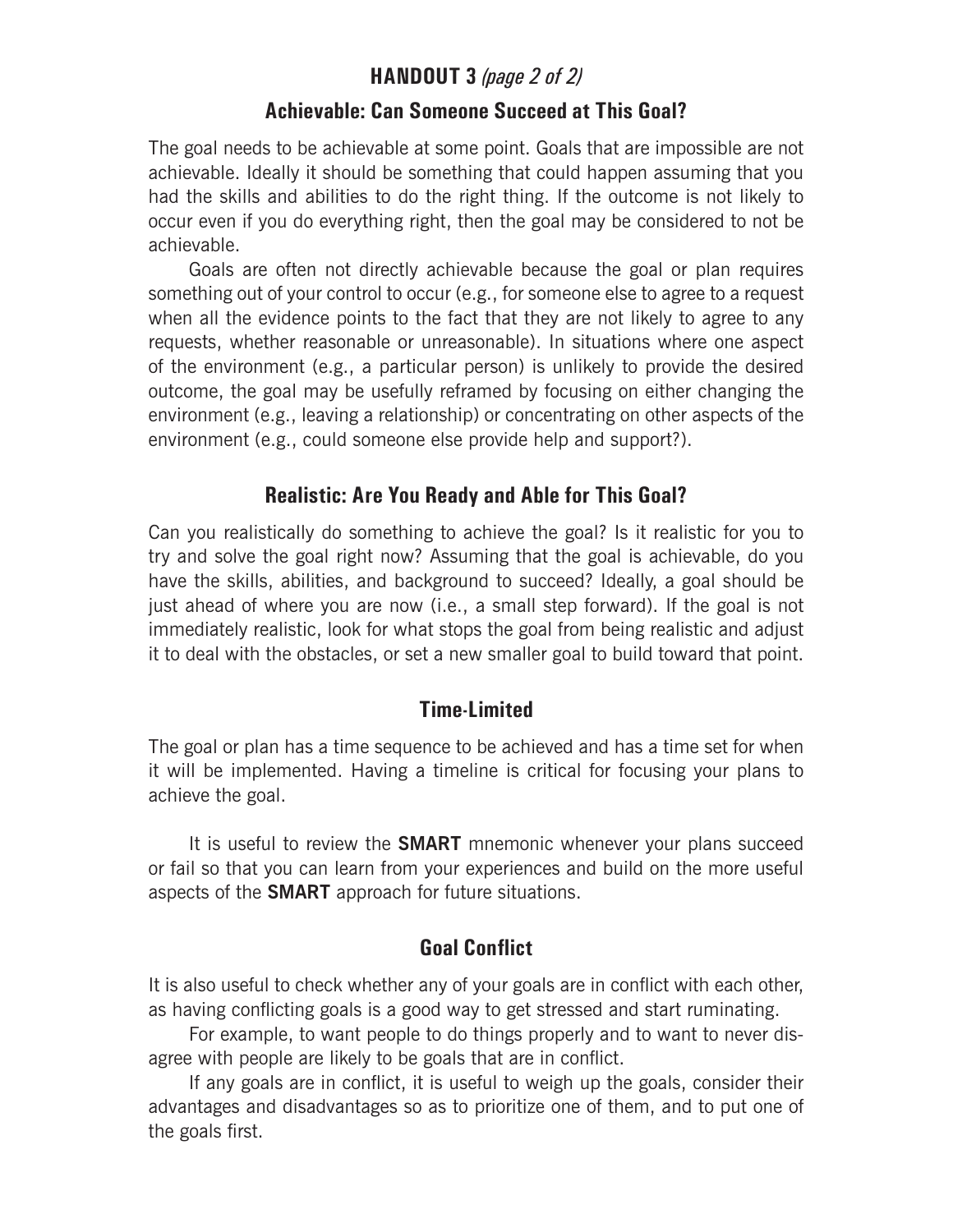# **Handout 4. Self-Monitoring**

An important aspect of this therapy approach is self-monitoring of rumination and avoidance, so you can practice **spotting them as early as possible**.

Self-monitoring is an important part of therapy because both rumination and avoidance are **automatic habits** that happen without thinking, so that they can often happen without you noticing.

## **Key Aspects of Self-Monitoring**

**1. The first step in changing a habit is to notice that you are doing it.** Once you are aware of the habit and when it happens, then you can start to change it. Much of what we will do in therapy depends on you noticing your thinking—without awareness it is almost impossible to change a habit.

**2. The more often and the earlier you spot a habit, the better.** The longer avoidance or rumination continues, the worse it gets, the harder it is to stop, and the more it becomes learned, strengthened, and automatic. Conversely, the more you can spot it, the more you are aware of it, the less habitual it becomes, and the weaker it becomes. Likewise, the earlier you can spot the early signs or triggers for dwelling on negative things, the earlier you can stop it, and the earlier you can replace the rumination with a new response.

Spotting rumination as early as possible and then intervening as quickly as possible also has the benefit of extending the period of time without rumination. Furthermore, if you repeatedly use a new response when the early signs for rumination occur, then these triggers become linked to the positive response, rather than to the rumination. Thus there are many advantages to becoming more aware of the triggers for rumination. Becoming more aware of the early signs will help you to "nip rumination in the bud."

**3. Look out for warning signs of rumination and avoidance.**

**When trying to spot rumination and avoidance, it is important to notice the signs and triggers associated with the onset of these behaviors. Recognizing these early warning signs gives you further points where you can intervene and introduce new, more helpful responses instead of rumination.** 

Triggers can include:

1. Feelings and emotions (e.g., feeling sad, angry, or anxious)—paying attention to your facial expression, posture, and internal sensations can help you to notice changes in your emotions.

From *Rumination-Focused Cognitive-Behavioral Therapy for Depression* by Edward R. Watkins. Copyright © 2016 The Guilford Press. Permission to photocopy this handout is granted to purchasers of this book for personal use or use with individual patients (see copyright page for details).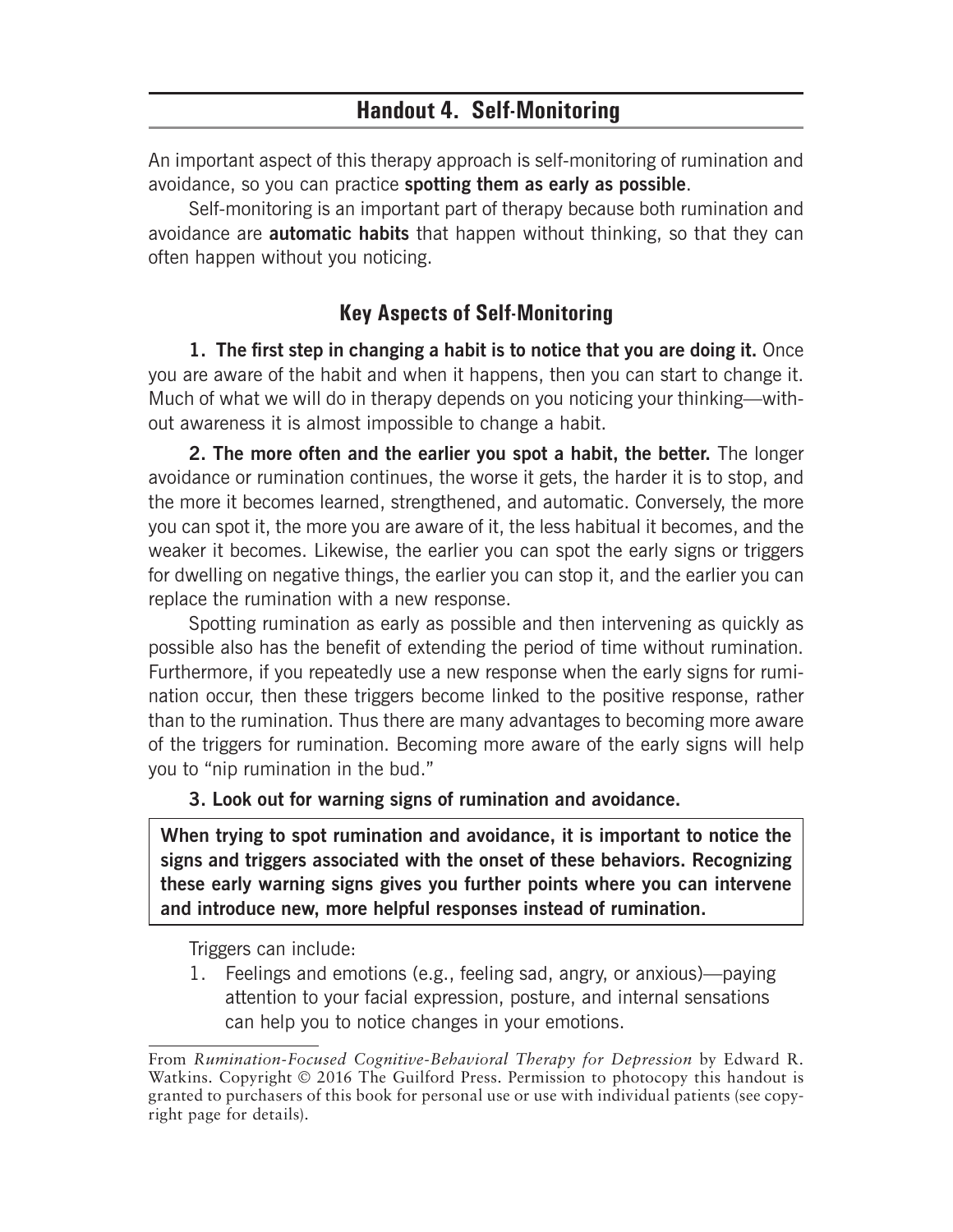# **HANDOUT 4** *(page 2 of 2)*

- 2. Physical sensations (e.g., tiredness, pain, tension, headaches).
- 3. Thoughts and images (e.g., imagining a negative experience, making a comparison between yourself and someone else).
- 4. Behaviors (e.g., confronting someone).
- 5. Cues in the world around you (e.g., going to a particular place, a time of day).
- 6. How other people act toward you.

When looking for cues to rumination and avoidance it is useful to consider all of these different possibilities.

**4. Hunt for clues.** It is useful to take a "**treasure hunt**" approach, where each week you search for earlier and earlier cues to rumination and avoidance. Keep asking yourself, "What new, earlier cues did I discover this week?"

**The earlier you can spot the signs that you are about to ruminate or avoid a situation, the more you will be able to stop the rumination or avoidance. To do this, I recommend that you keep looking to see if an earlier sign can be identified.**

**5. Use the tracking forms.** The therapy builds self-monitoring into the plan between sessions by asking you to complete the rumination tracking forms, noting down key episodes of rumination and avoidance and how frequently they occur.

These forms, which you fill in every week, are designed to help you become more aware of rumination and avoidance and their triggers. It is important to complete each form each week—every session we will review the forms to see how self-monitoring is going and to see whether any new signs are being observed.

# **Key Points**

- 1. The first step in changing a habit is to notice that you are doing it.
- 2. The more often and the earlier you spot a habit, the better the outcome.
- 3. Look out for warning signs of rumination and avoidance.
- 4. Hunt for clues.
- 5. Use the tracking forms.

# **Things to Do**

- 1. Complete a rumination and avoidance tracking form each week (see Handout 5).
- 2. It may also be helpful to keep and update a list of signs and cues noticed (a trigger/sign list).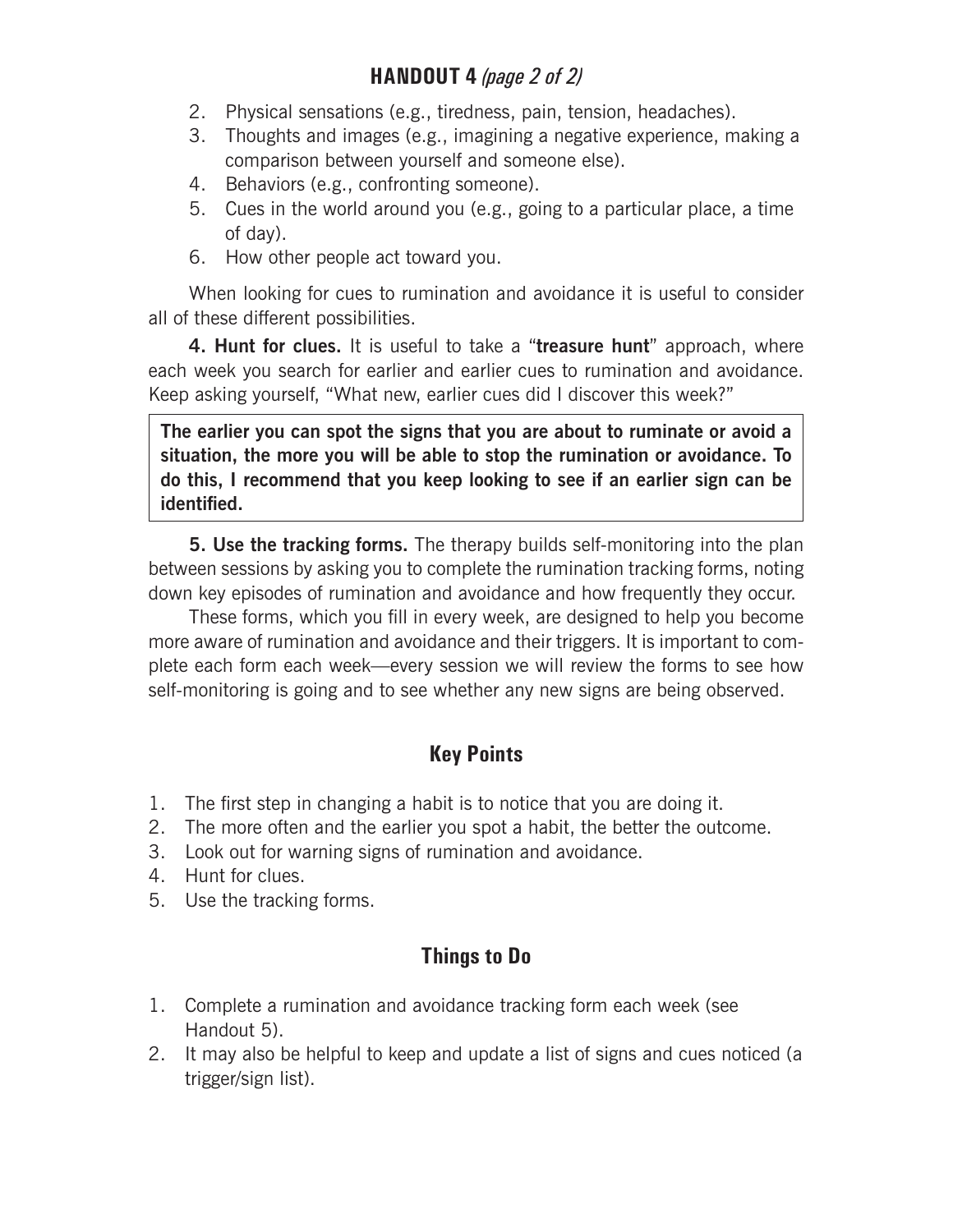# **Handout 5. Tracking Rumination and Avoidance**

**Name: Date completed: Date completed: Date completed: Date completed: Date is a set of the set of the set of the set of the set of the set of the set of the set of the set of the set of the set of the set of the** 

It will be very helpful if you can keep a record of how much you are repeatedly thinking about, dwelling on, worrying about, or being preoccupied by your feelings, past upsetting events, current problems, and things about yourself or the future. We call this "**rumination.**" Also keep track of how much you **avoid** things (e.g., not asserting yourself with other people, not going certain places, not trying new or difficult activities, not following through with plans, withdrawing from activities, procrastinating about things). It would really help if **every week** before the therapy starts you complete the following questions, which will help your therapist to understand how much you are dwelling on negative things.

In the last week, what percentage of time were you repeatedly dwelling on or preoccupied with negative thoughts about an upsetting issue, event or problem, from 0, not at all, to 100, all the time? /100

In the last week, how much control did you feel you had over this repeated worrying, from 0, no control at all, to 100, totally in control of it?  $\_\_\_\_/100$ 

In the last week, how much did the dwelling on negative things interfere with your plans or stop you from doing what you wanted, from 0, no effect at all, to 100, completely stopped me from doing everything I wanted? 100

How long did the worst period of rumination last? \_\_\_\_\_ minutes/hours.

How long did the rumination last in total across the whole week? \_\_\_\_\_ hours.

In the last week, how often did you avoid or put off doing things, from 0, none of the time, to 100, all of the time?  $\frac{100}{200}$ 

In the last week, how much control did you feel you had over your avoidance how much could you control whether you did something even if you did not feel like doing it—from 0, no control at all, to 100, totally in control?  $\frac{100}{\sqrt{100}}$ 

In the last week, how much did avoiding things interfere with or stop you from doing what you wanted, from 0, no interference, to 100, completely stopped me from doing everything I wanted?  $\frac{1}{2}$  /100

THANK YOU!

From *Rumination-Focused Cognitive-Behavioral Therapy for Depression* by Edward R. Watkins. Copyright © 2016 The Guilford Press. Permission to photocopy this handout is granted to purchasers of this book for personal use or use with individual patients (see copyright page for details).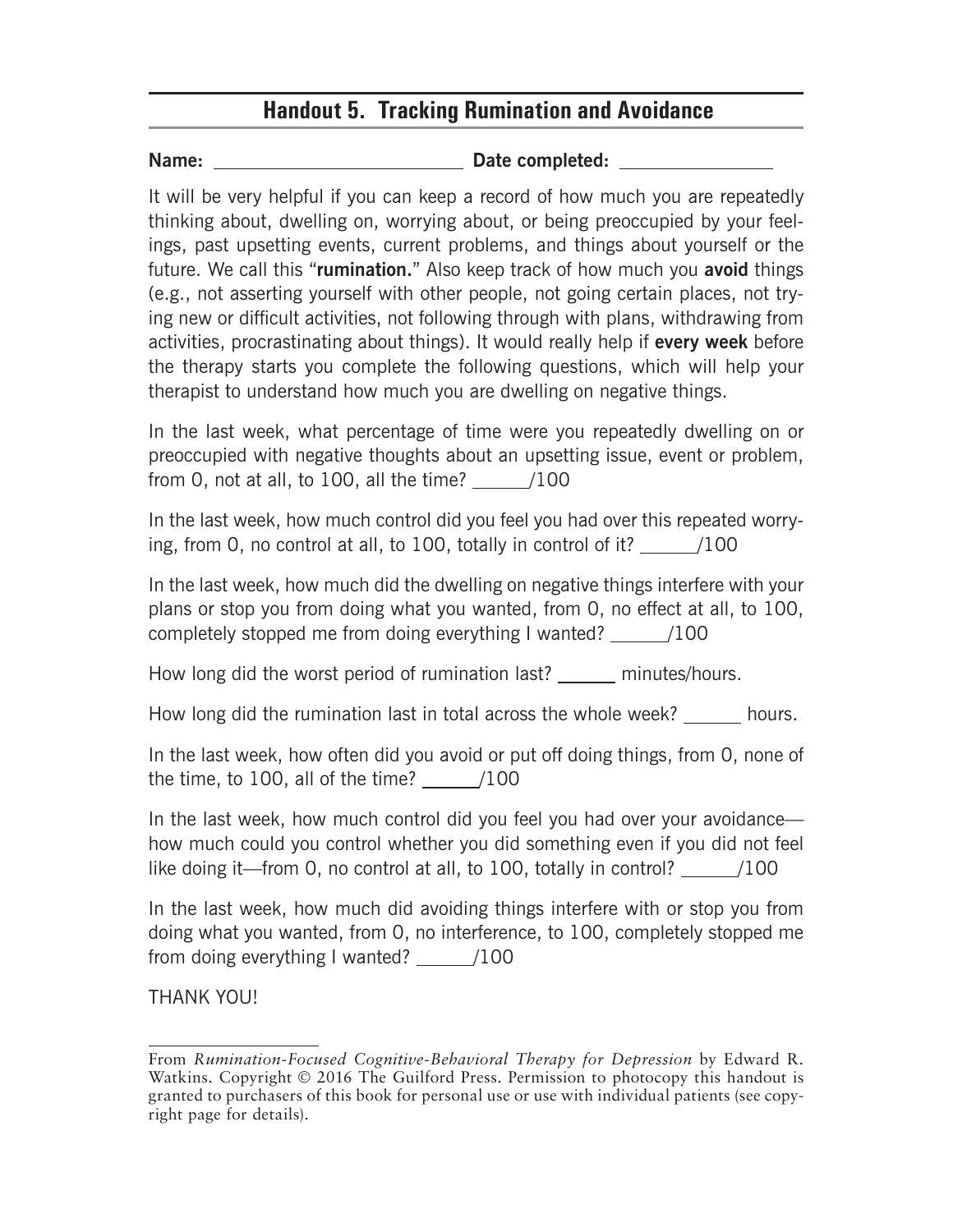# **Handout 6. Rumination Episodes Recording Form**

Fill in details about **TWO** episodes when you worried or dwelled on something upsetting **Each Week.** Use the form below. This infor mation will help the therapist to understand what you are bothered about and how to help you. By "rumination" we mean repeatedly thinking about, dwelling on, worrying about, or being preoccupied by your feelings, past upse

| Date    | Time    | What happened<br>just before the<br>rumination<br>started? | How did you<br>feel before? | Duration | What were you<br>thinking about?                                                       | What were the<br>consequences of<br>rumination-for<br>mood and actions? | What stopped the<br>rumination?<br>What did you try to<br>stop it?<br>Was it useful? |
|---------|---------|------------------------------------------------------------|-----------------------------|----------|----------------------------------------------------------------------------------------|-------------------------------------------------------------------------|--------------------------------------------------------------------------------------|
| 10/5/15 | 10 P.M. | Went to bed.                                               | Anxious, sad                | 2 hours  | Why do I feel so<br>bad? Why can't<br>I sleep? All the<br>things I didn't do<br>today. | Could not sleep.<br>Felt worse.                                         | Eventually fell asleep<br>after taking sleeping<br>pills.                            |
|         |         |                                                            |                             |          |                                                                                        |                                                                         |                                                                                      |
|         |         |                                                            |                             |          |                                                                                        |                                                                         |                                                                                      |

From *Rumination-Focused Cognitive-Behavioral Therapy for Depression* by Edward R. Watkins. Copyright © 2016 The Guilford Press. Permission to photocopy this handout is granted to purchasers of this book for personal use or use with individual patients (see copyright page for details).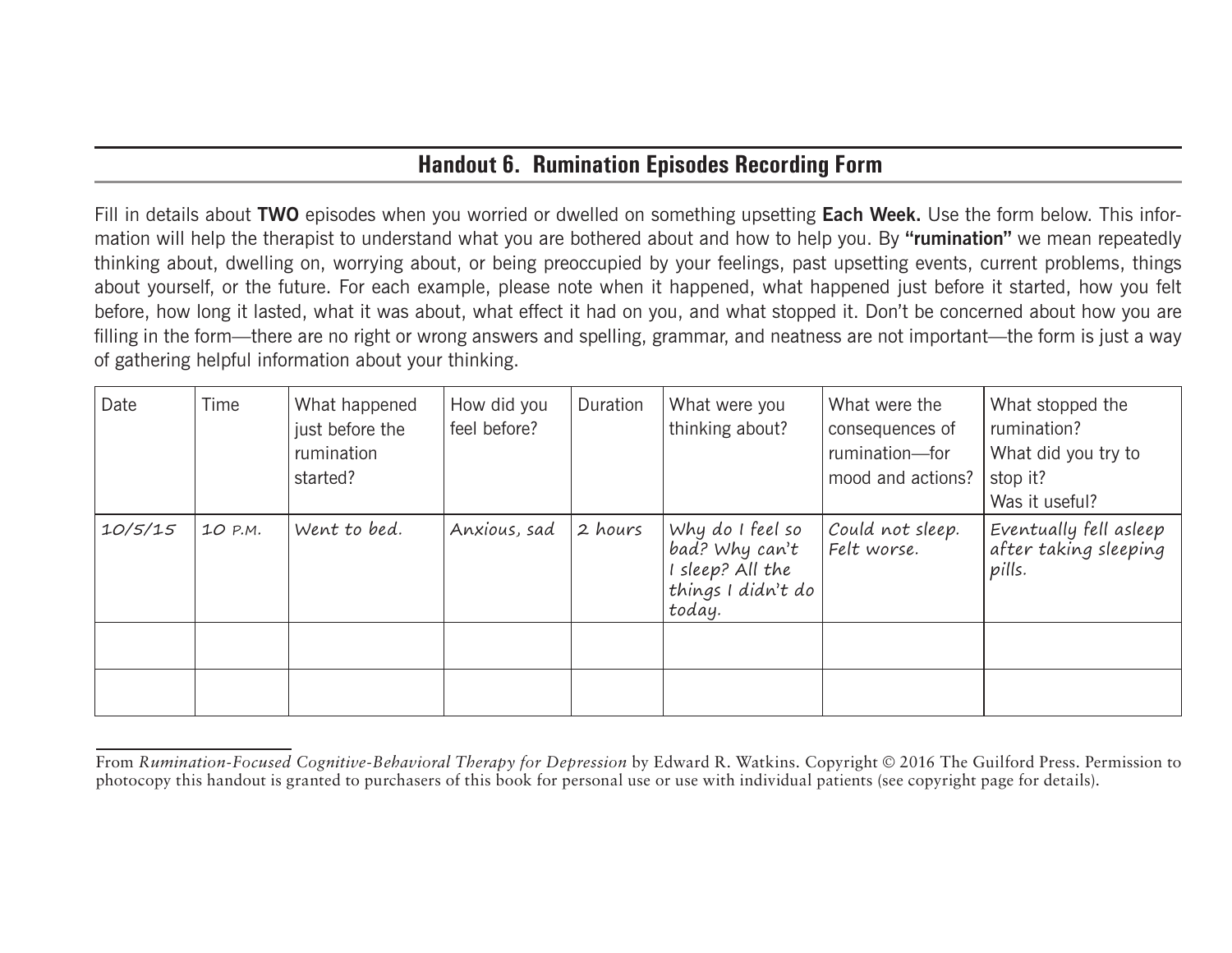# **Handout 7. Antecedent–Behavior–Consequence (ABC) Form**

This ABC form is designed to help spot the warning signs and effects of rumination. Identify a recent example of when you ruminated and then fill in the boxes below, answering the questions within each box, initially with the help of your therapist.

| Antecedent      | What precedes B? What triggers B: event, feeling, thought,<br>person, place, time, activity? Determine context: where?,<br>when?, who?, what?, how?                                                                                                                                                                                                                                            |
|-----------------|------------------------------------------------------------------------------------------------------------------------------------------------------------------------------------------------------------------------------------------------------------------------------------------------------------------------------------------------------------------------------------------------|
| <b>Behavior</b> | What you did: the target behavior to understand, and increase<br>or decrease. Provide details on how the behavior occurs (e.g.,<br>content and style of rumination).                                                                                                                                                                                                                           |
|                 |                                                                                                                                                                                                                                                                                                                                                                                                |
| Consequence     | What is the consequence of B—positive/negative, short-term/<br>long-term, for self, for others-on valued goals? What effect<br>does it have? What does it increase/decrease? What are its<br>pros/cons? What does it avoid? What would happen if you<br>didn't do B? What is the effect of not doing B? What would<br>you be doing instead? What has the consequence of B been<br>in the past? |
|                 |                                                                                                                                                                                                                                                                                                                                                                                                |

From *Rumination-Focused Cognitive-Behavioral Therapy for Depression* by Edward R. Watkins. Copyright © 2016 The Guilford Press. Permission to photocopy this handout is granted to purchasers of this book for personal use or use with individual patients (see copyright page for details).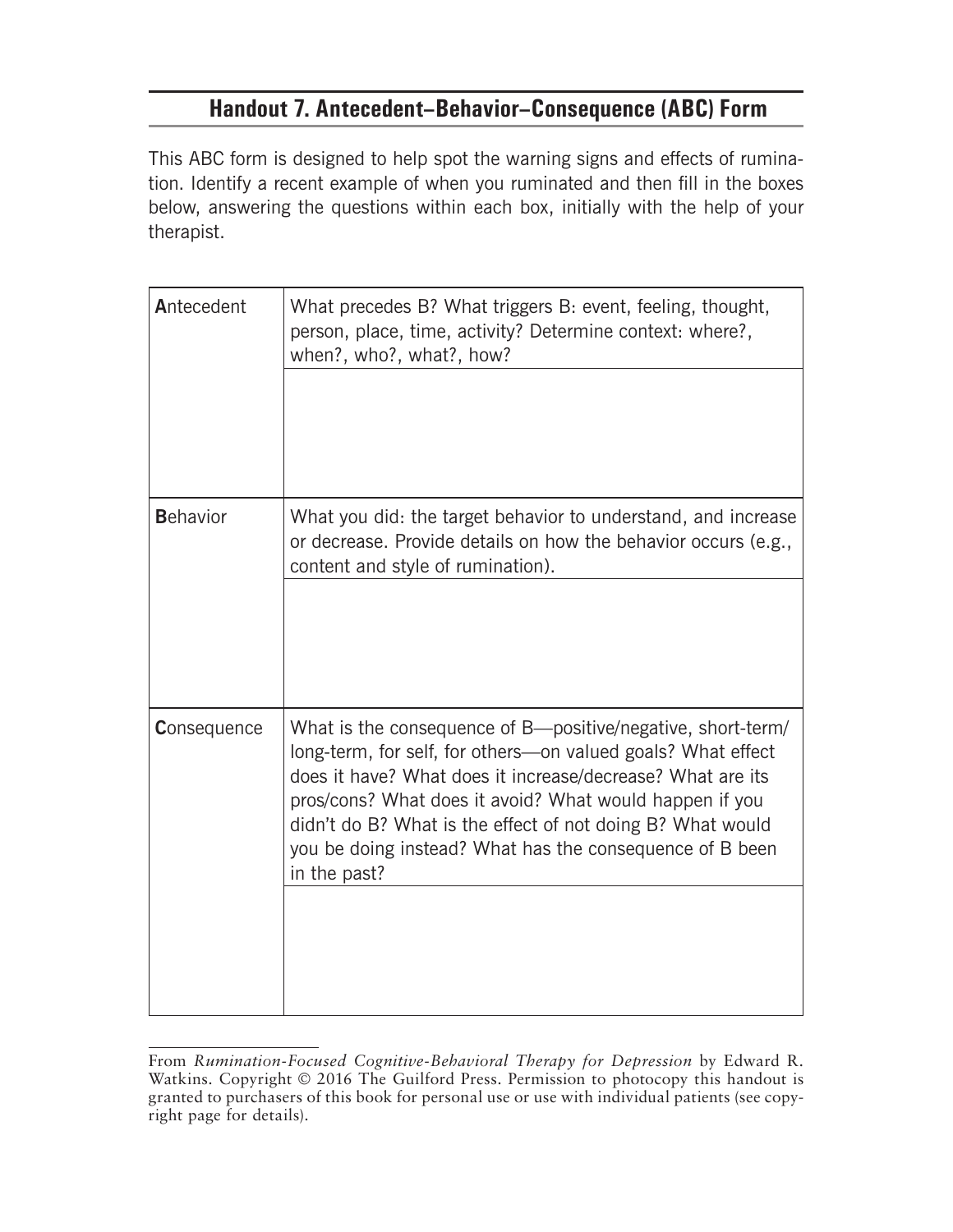# **Handout 8. Being More Effective**

Becoming more effective in thinking and actions involves learning to direct your thoughts and actions so that you can be more successful at achieving your desired goals. We have already seen how **rumination often involves thinking that does not lead to helpful action**—learning to be more effective will reduce rumination.

Remember too that we have observed that you can think about problems in different ways:

**1. Sometimes thinking about problems is helpful and solves the problem, making you feel better.**

**2. Sometimes you can become stuck, ruminating over and over in a way that just makes you feel worse, without making any progress.**

We are going to focus on how you can learn from your own experience to increase the helpful thinking while reducing unhelpful thinking, and reduce rumination.

**The key to being more effective is to use your own experience to learn what works and then change your thinking and behavior for the better.**

# **Learning from Your Own Experience**

**Being more effective means learning what works and what does not work.** Being more effective involves learning as much as we can from our own experience—by paying attention to what worked and what did not work in the past, and noticing the differences between these situations.

**We all learn from our own experience to get more effective.** Look back over your life and think of skills that you have gotten better at. Consider how you have learned both from your successes and your failures.

**Depression and rumination can reduce the ability to learn from experience.**  When people are depressed, they tend to not notice changes and to think that everything stays the same and cannot improve, making it hard to learn from success and failure. Likewise, rumination involves a tendency to look at the similarities across situations and see common and general abstract themes across different events, often relating to personal inadequacy, such as "I am a failure." During rumination, one negative thought or memory is often linked with other negative memories, rapidly leading to a spiral of negative memories.

From *Rumination-Focused Cognitive-Behavioral Therapy for Depression* by Edward R. Watkins. Copyright © 2016 The Guilford Press. Permission to photocopy this handout is granted to purchasers of this book for personal use or use with individual patients (see copyright page for details).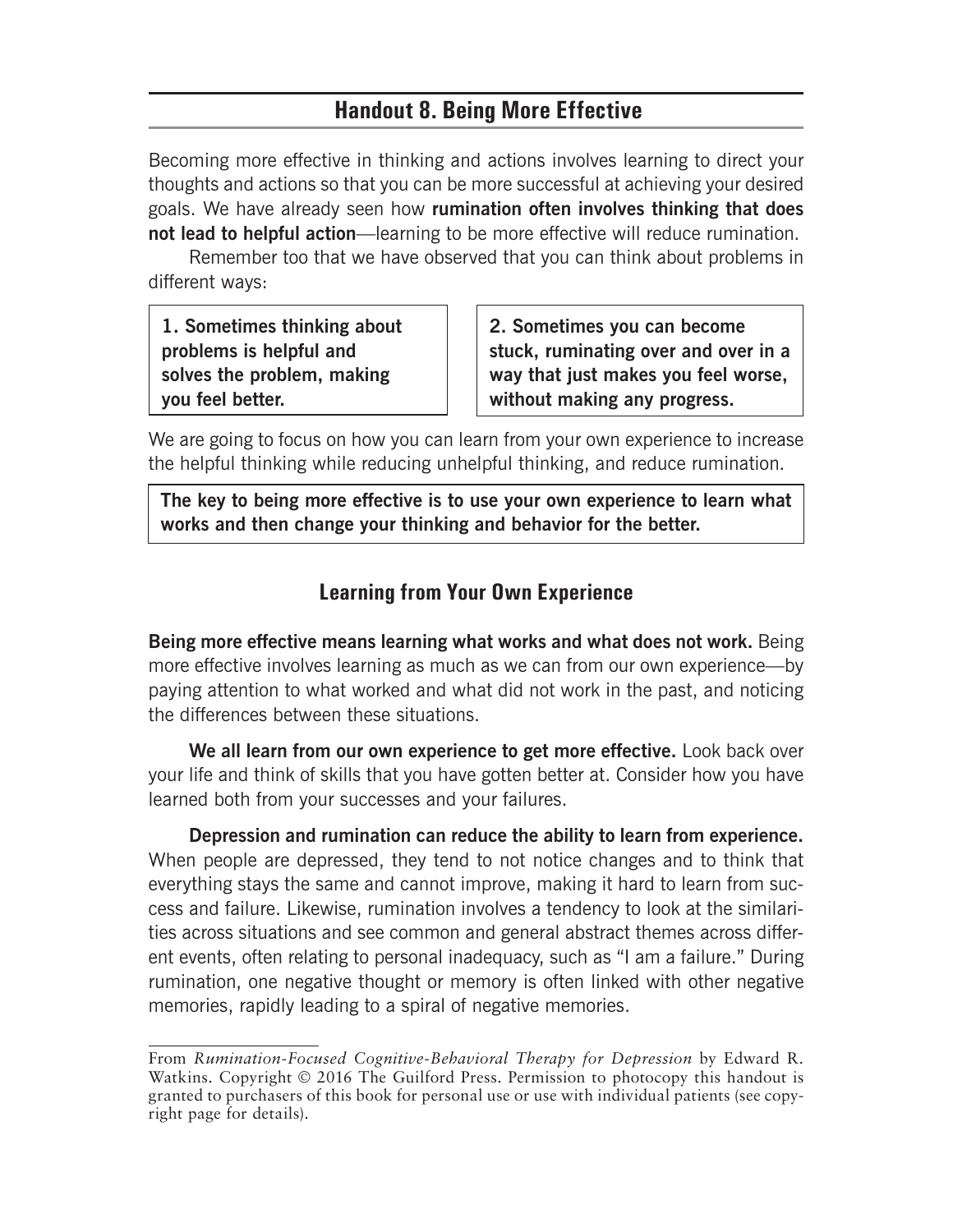## **HANDOUT 8** *(page 2 of 5)*

**To be more effective, you need a systematic approach that fights off the effects of depression and rumination.** We call this approach "functional analysis," and it is an approach you have been practicing with your therapist.

#### **Key Aspects of Functional Analysis**

#### **Pay Attention to Change: Look Out for Differences between Situations and How Things Change across Time**

Noticing that sometimes we succeed and sometimes we fail and looking for what is different between success and failure is a key step in altering our thinking and behavior to become more successful. Deliberately looking out for how situations and actions vary is important to overcome the sense that nothing changes, which is often produced by depression.

For example, imagine that Jill wants to do some important writing (deal with bills, catch up on letters, get on with work, etc.) but finds it difficult to start and keeps putting the job off. Jill then starts to dwell on not getting it done, feeling down on herself and thinking "Why can't I do this?"

To be more effective, Jill could reflect on whether there have been differences in how well she has been able to get her writing done on different occasions. In fact, she remembers that there have been times when she has gotten going on her writing quite well and times when she has found it more difficult.

Looking at the differences between those times we can see the following:

#### **GOOD AT WRITING BAD AT WRITING**

 $\overline{a}$ 

Jill has a tidy space away from distractions. Jill is focusing on the step by step details of what she is doing.

Jill's writing area is a mess. Jill is focused on evaluating how well she is doing—will the writing be good enough?

So to find writing easier, Jill may need to plan to work in an undisturbed, neat place and to focus on each item she is working on one at a time rather than checking up on her performance.

Differences in the world around us, how people are thinking, and what people are doing can all determine whether thinking about problems is helpful (problem solving) or unhelpful (rumination). Consider what happens when you start thinking about a problem. Think of a time when you thought about a problem and reached a plan or decision quickly, within 15 minutes.

Remember the situation as vividly as possible. Note down what you were doing, what you were thinking, where you were, and how you approached the problem.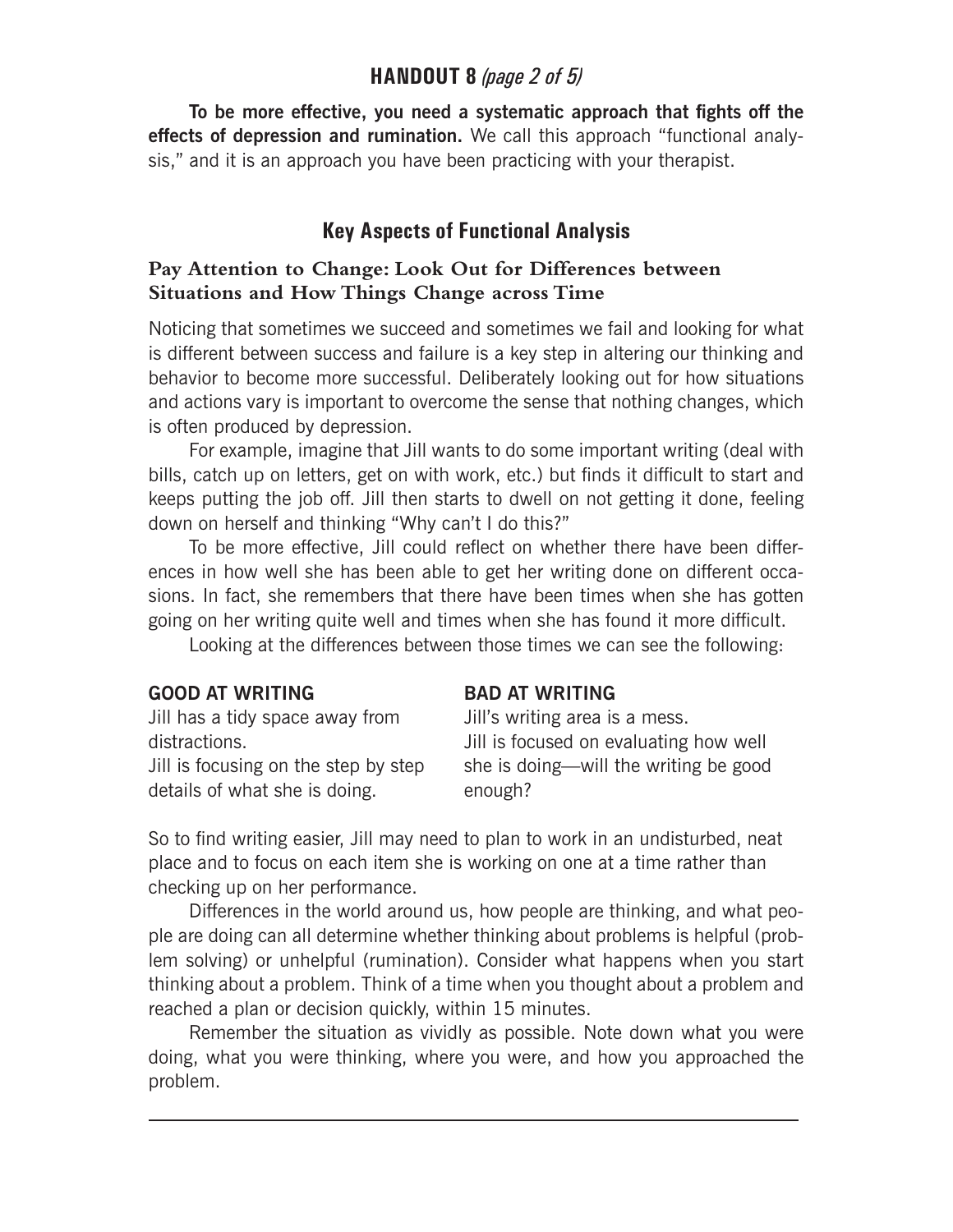Now, think of a time when you thought about a problem and found it difficult to reach a plan or decision, going over and over the problem for hours and hours without success. Remember the situation as vividly as possible. Note down what you were doing, what you were thinking, where you were, and how you approached the problem.

What was different between the two situations? How were the problems different? Was the way that you thought about them different? What can you learn from this experience?

#### **Pay Attention to What Is Unique about Each Situation: Note the Particular Circumstances**

Every attempt at thinking and action occurs in a different context and set of circumstances—a unique and different combination of what you do, how you do it, when you do it, where you do it, why you do it, who else is involved, your physical and mental state, the conditions in which you do it. Fully describing all these elements is essential to learning what factors influence success.

For example, Jill needs to remember the details of each time she tries to write in order to notice what differences there may be between when she is effective and not effective.

A quick review of useful questions:

 $\overline{a}$ 

 $\overline{a}$ 

 $\overline{a}$ 



For Jill, these questions might provide the following information:

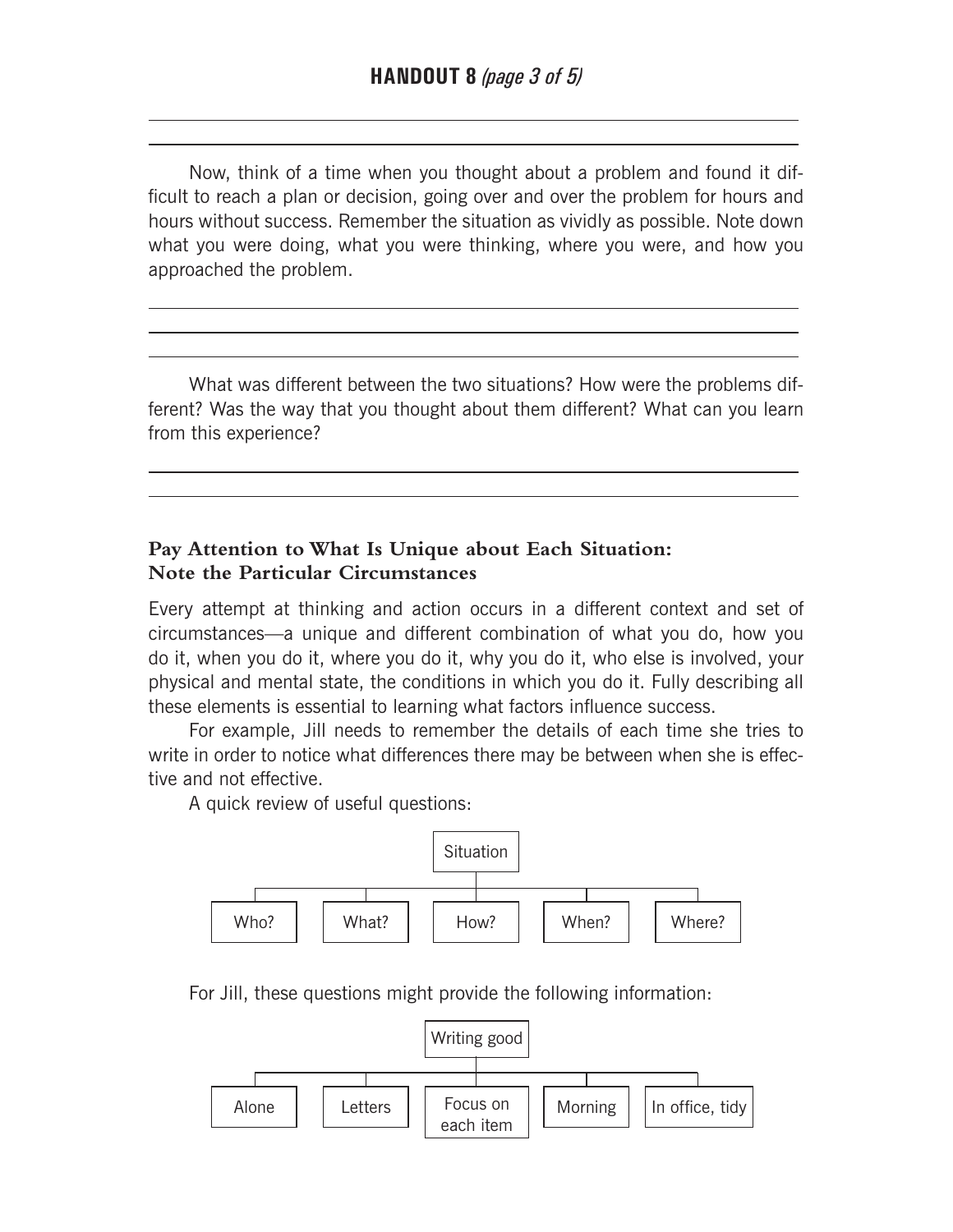# **HANDOUT 8** *(page 4 of 5)*

Focusing on the particular, unique aspects of a situation works against the tendency of rumination to generalize one situation to many situations. It is more useful to think "I failed because I was tired and unprepared" than to think "I am a failure." The explanation that involves information specific to the situation is less general and gives clues as to what to do next time to improve performance.

#### **Notice the Consequences of Any Action**

Does the action have any benefits or rewards that increase the likelihood of doing the action again? What purposes does the action serve? Understanding the consequences of an action can determine whether it is useful (does it get what I want?) and whether there are alternatives (are there other ways to achieve the same ends?).

For example, for Jill, putting off writing may be a way to avoid a situation that involves judging herself. To get back to writing, Jill may need to find a way to write without always evaluating herself. Yet, when Jill does write she begins to feel more in control and more productive.

# **Practicing Functional Analysis**

For each situation, thinking about differences, particular circumstances, and consequences will help to produce a more useful view of what might be going on, reduce rumination, and guide future plans.

We have a specific form to help—the Being More Effective Form. Handout 9 is an example of a blank form. Look at the form and consider how you would use it. Your therapist will discuss with you how to use this form day to day.

Over time, a collection of these forms will provide information about what increases the chances of helpful thinking and useful action. This information can then be used to make better plans.

# **Key Points**

- 1. Being more effective means learning what works and what does not work.
- 2. We all learn from our own experience to become more effective.
- 3. Depression and rumination can reduce the ability to learn from experience.
- 4. Therefore, to be more effective, you need a systematic approach that fights off the effects of depression and rumination. We call this "functional analysis."
- 5. The key aspects of functional analysis are:
	- **Pay attention to change**—look out for differences between situations and how things change across time.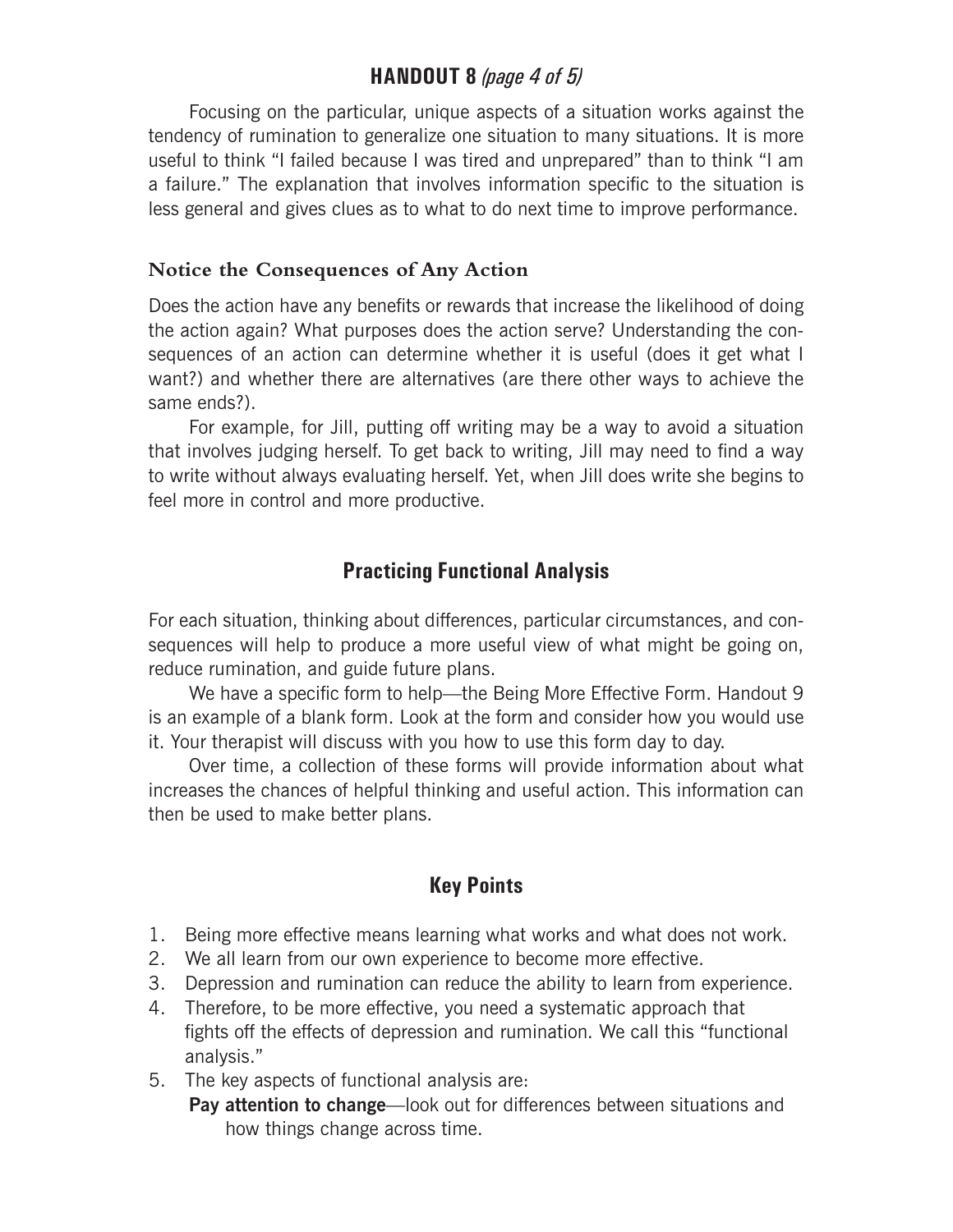# **HANDOUT 8** *(page 5 of 5)*

**Pay attention to what is unique about each situation**—note the particular circumstances.

**Notice the consequences** of any action.

# **Things to Do**

- 1. Complete the *Being More Effective Form* regularly as a response to difficulties and warning signs for rumination and avoidance.
- 2. Review what is learned as you complete a number of these forms. What approaches are more helpful than others? Change how you handle situations in response to this information.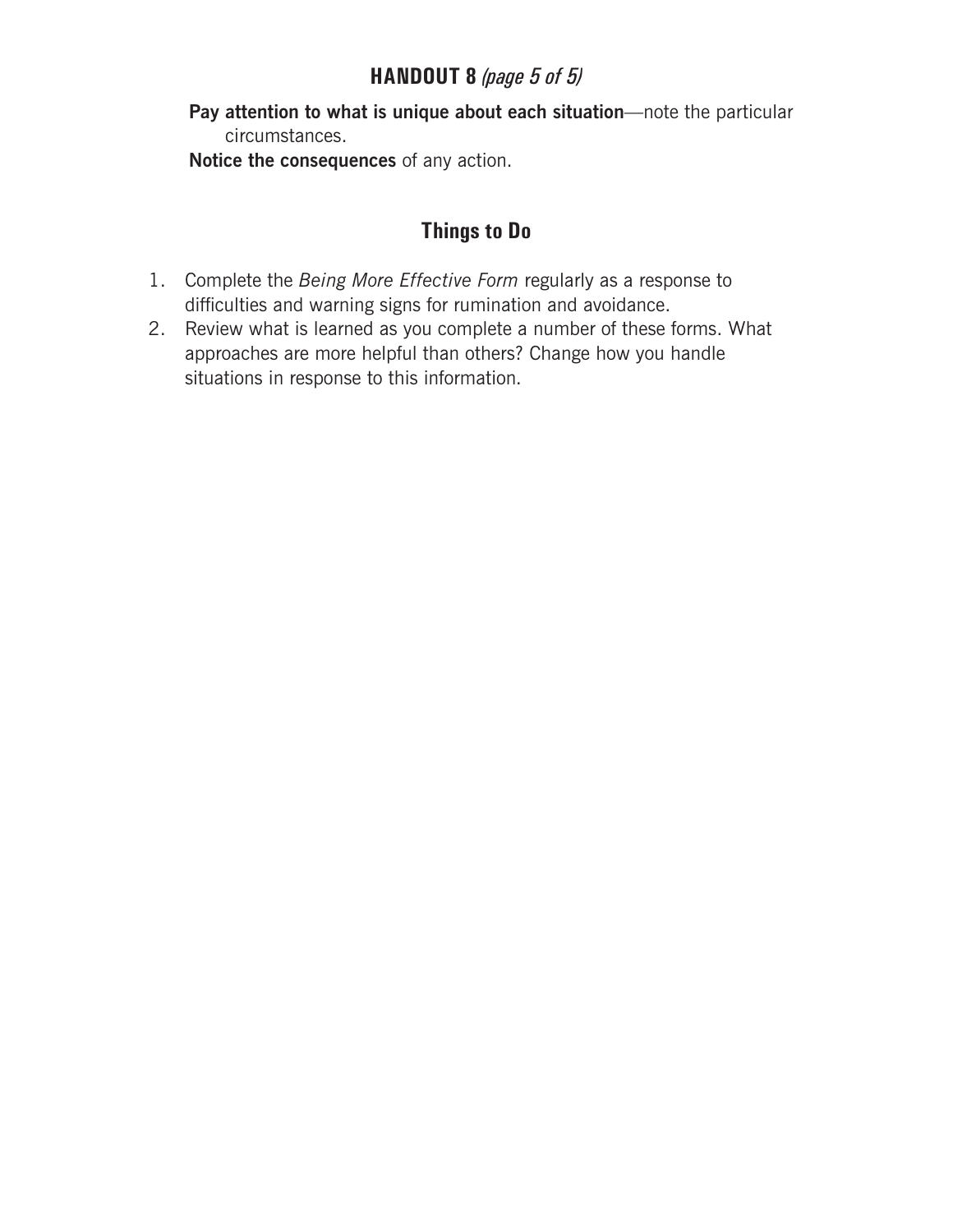# **Handout 9. Being More Effective Form**

Complete this form after every success or failure. Use the questions below the form to complete each column and then note down your plan/decision.

| <b>Detailed questions</b>                                                              | Current situation <sup>a</sup> (success/failure) (e.g.,<br>intended to do something and did it) | Similar situation with opposite outcome <sup>b</sup><br>(failure/success) (e.g., intended to do<br>something and did not do it) |
|----------------------------------------------------------------------------------------|-------------------------------------------------------------------------------------------------|---------------------------------------------------------------------------------------------------------------------------------|
| What? Include goal, events, actions, feelings,<br>physical state, outcome              |                                                                                                 |                                                                                                                                 |
| <b>Where?</b> Location, setting, state                                                 |                                                                                                 |                                                                                                                                 |
| <b>When?</b> Time, day, what preceded the<br>situation                                 |                                                                                                 |                                                                                                                                 |
| <b>How?</b> Step by step how the event unfolded,<br>your approach during the situation |                                                                                                 |                                                                                                                                 |
| Who?                                                                                   |                                                                                                 |                                                                                                                                 |

aWhat was unique about this situation? Describe in detail the context of the event in response to each question. Was the event a success or failure? *<sup>b</sup>*Describe a similar situation or task that had a different outcome (e.g., success or failure), and that happened either this week or earlier. How do the situations differ? What can you learn from this?

#### **Plan/decision for the future:**

From Rumination-Focused Cognitive-Behavioral Therapy for Depression by Edward R. Watkins. Copyright © 2016 The Guilford Press. Permission to photocopy this handout is granted to purchasers of this book for personal use or use with individual patients (see copyright page for details).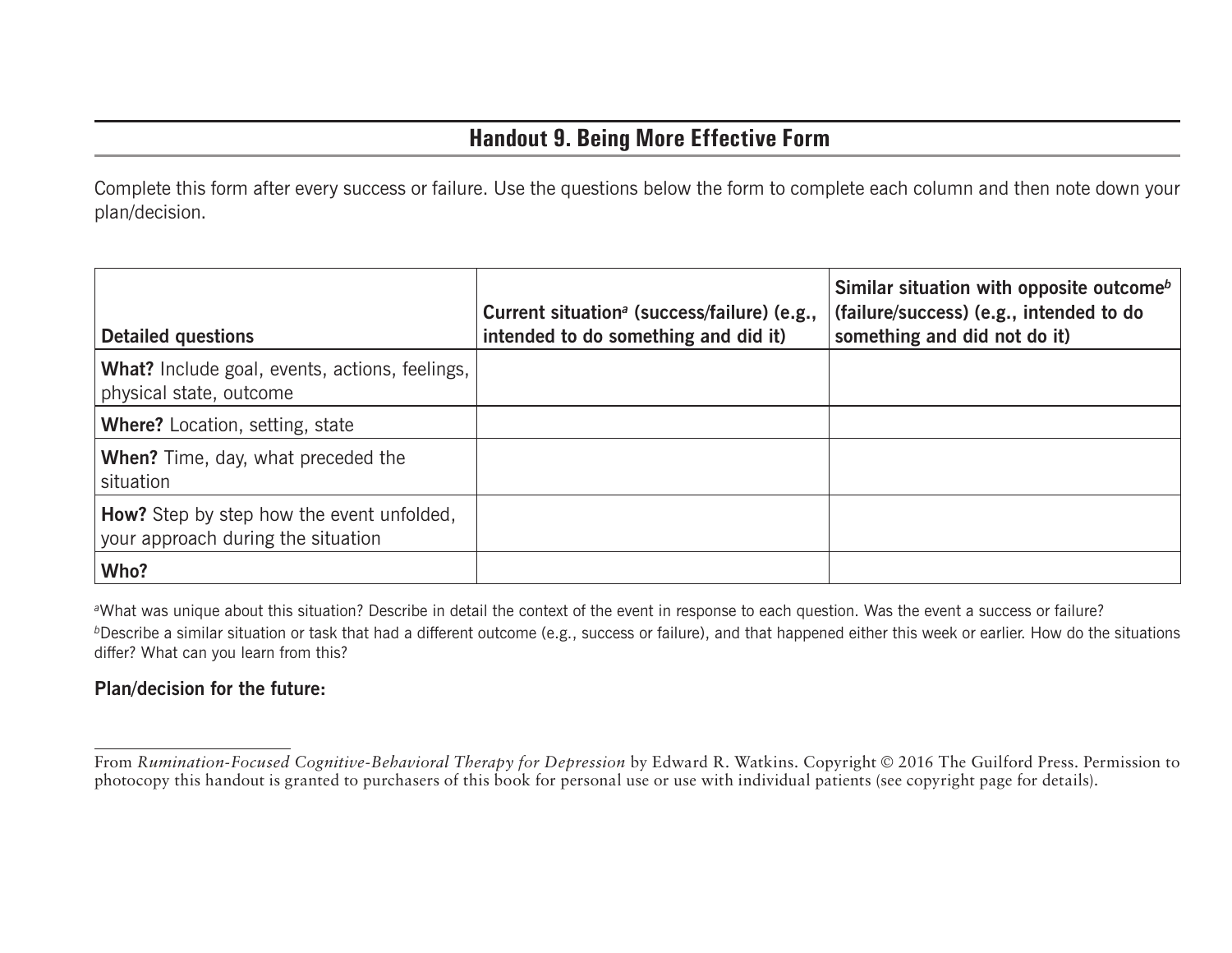# **Handout 10. Engaging with Life through Concreteness**

## **Not Connecting with Experience**

#### **You're there but not there!**

 $\overline{a}$ 

Depression often makes it hard for people to fully connect with experience, to fully *engage* with life. You can be doing something you might usually enjoy but not feel anything, or feel disconnected. You can be physically present but not mentally or emotionally there. For example, you could be talking to a friend or playing with your children but not feeling anything. You're there but you're not there—you are not *fully* attending to or connecting with experience.

Spend a few moments reflecting on those times when you don't fully connect or attend to the experience of what you are doing—those times when you are not fully there. These might be times when you feel a bit numb, or when you feel spaced out, or a bit distanced, or when you feel like you are going through the motions. Use the lines below to write down some examples of times when you have not fully experienced what you are doing.

**Try to be as specific and detailed (concrete) as possible:**

## **Effects of Not Connecting with Experience**

Let's start by looking at your own experience of not fully connecting with activities or other people. Spend a few moments reflecting on the effects this has on you and note down your answers to the following questions.

Does it make you **feel** better or worse? **Better Worse** Does it increase or reduce your **energy levels**? **Increase Reduce** Does it increase or reduce the chance that you will  $\Box$  Increase  $\Box$  Reduce carry out your **plans and activities**?

### **Depression and Not Connecting with Experience**

Not being connected to experience contributes to depression in two main ways:

• If you are not connecting with experience then you don't get the benefit of doing something enjoyable—you can do something that would normally be

From *Rumination-Focused Cognitive-Behavioral Therapy for Depression* by Edward R. Watkins. Copyright © 2016 The Guilford Press. Permission to photocopy this handout is granted to purchasers of this book for personal use or use with individual patients (see copyright page for details).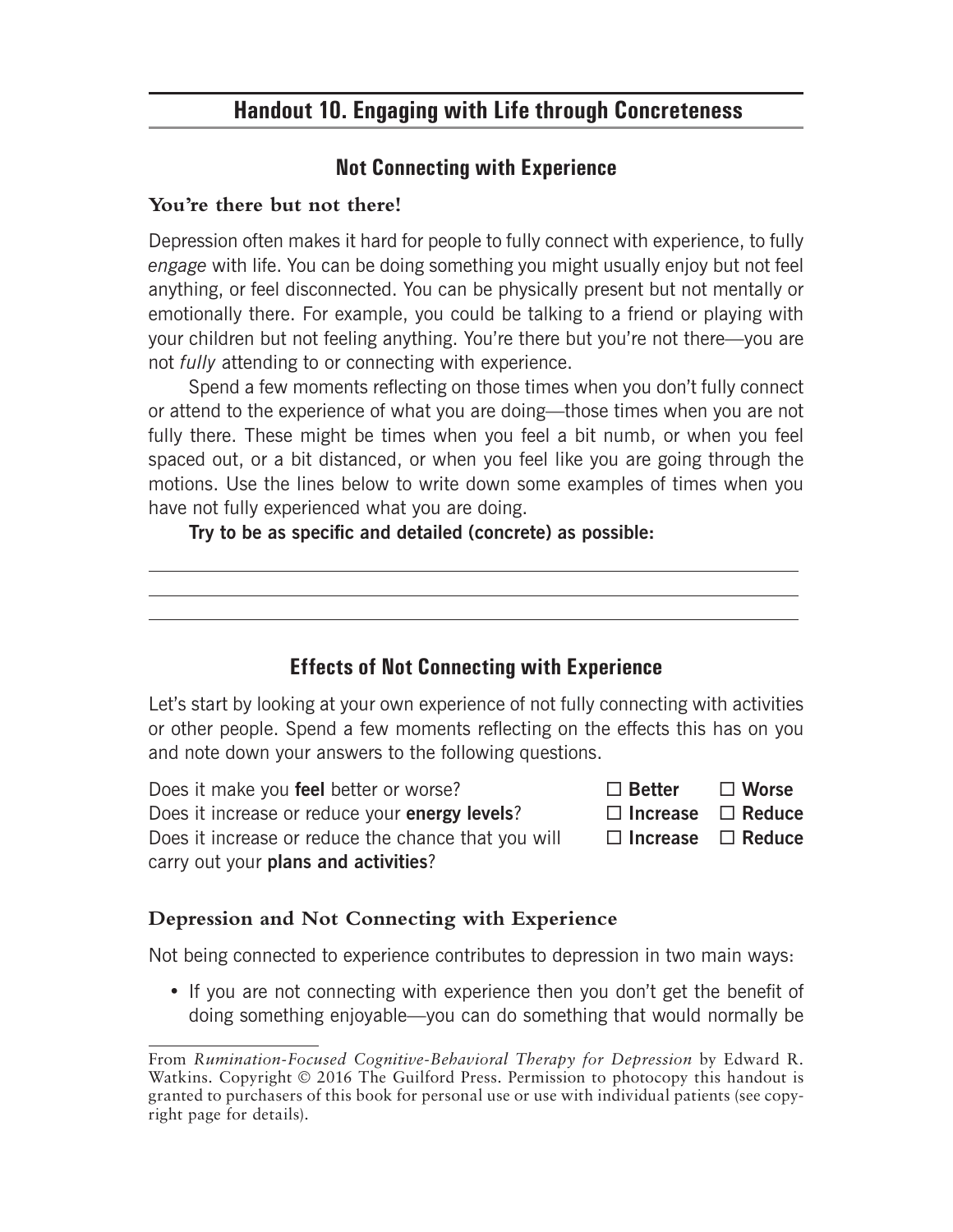# **HANDOUT 10** *(page 2 of 5)*

rewarding or pleasurable but it does not make you feel better. Thus, whatever you do, your mood will not improve.

• If you are not connecting with experience, you are not able to notice what is going on around you, notice any changes, or learn from success and failure. You are likely to keep repeating the same mistakes again and again, since there is no chance of realizing what you could do differently.

### **Abstract thinking and Not Connecting with Experience**

Both **rumination** and **overgeneralization** contribute to not being able to connect directly with experience. When someone is ruminating, her mind is full of thoughts going round and round about her problems, and she is not really attending to what she is doing. Likewise, when someone is jumping to conclusions from an event and thinking about what it might mean about his future and himself (overgeneralizing), he is moving away from the direct experience of what is happening and moving into *abstract* thoughts *about* the experience. Too much abstract thinking can stop you from connecting with experience and prevents the benefits of directly connecting with the world around you.

### **Avoidance and Not Connecting with Experience**

We can also lose connection with our direct experience because we are trying to avoid thinking about upsetting or emotional events, trying to avoid unpleasant feelings, or avoiding new challenges or risks. By trying to avoid threats or possible failure, we often reduce our activities, resulting in fewer positive experiences as well. To avoid any risk of failure, you might also stop doing things where there is at least a chance of success, or of learning something new. Therefore, avoidance can increase until there are very few activities where there is any chance of feeling alive or fulfilled, further fueling the depressed mood.

Avoidance can close life down, shutting out the chance of fully experiencing life. While this might be a way to reduce the risk of experiencing more pain, it also makes it hard to fully connect with all the good things in life. To reduce depression, you need to open up your options and possibilities and introduce the chance of doing exciting and rewarding activities—avoidance prevents and limits this.

## **Reconnecting with Experience**

The way to reconnect with experience is to directly attend to what you are doing and to the world around you**.** A good way to do this is to focus your attention on an activity that you find interesting and in which you can become completely absorbed and immersed. You can do this via a mental exercise that re-creates the experience of being absorbed in an activity.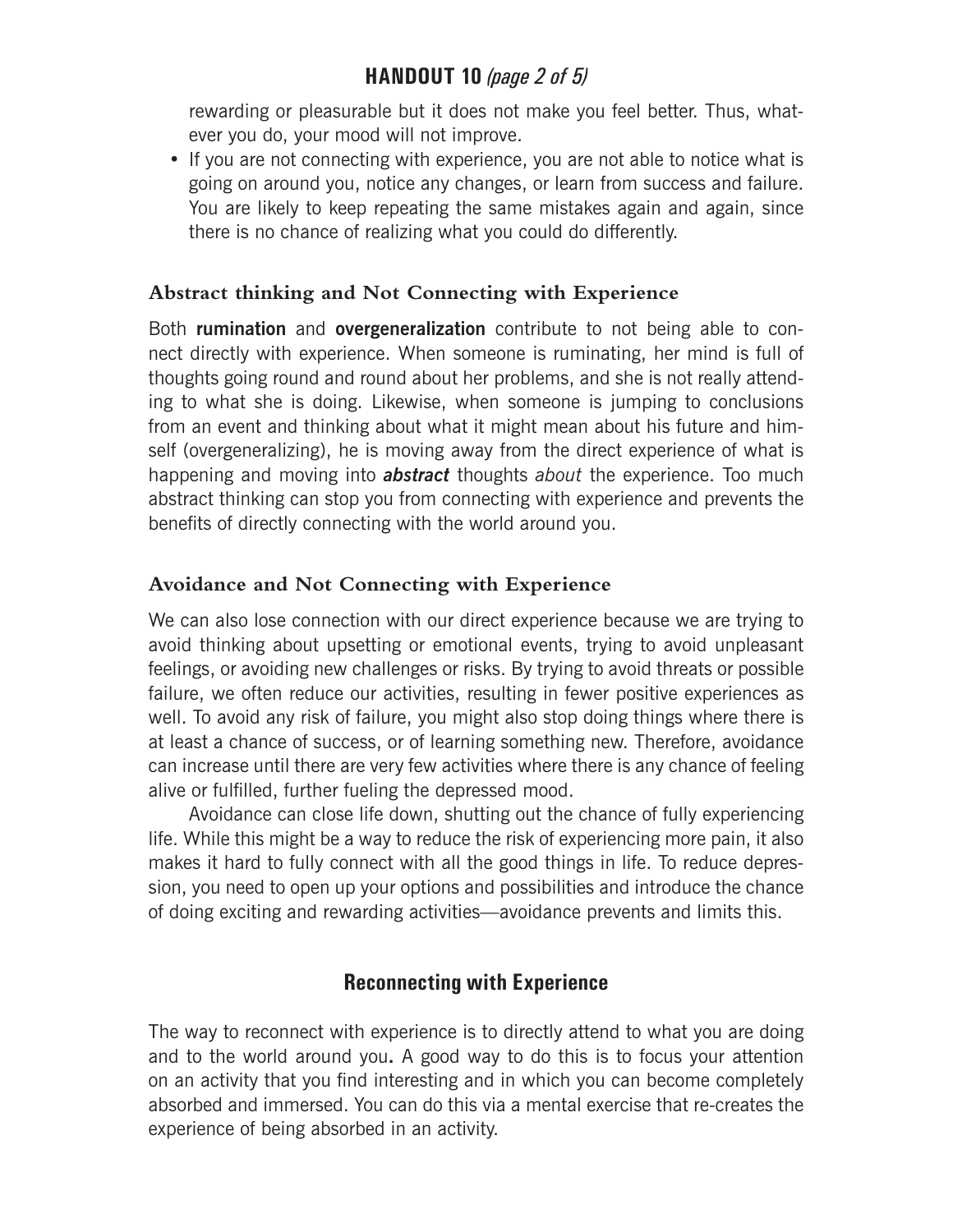## **HANDOUT 10** *(page 3 of 5)*

You can also reconnect with experience by deliberately increasing the activities that you find interesting and absorbing. When they are depressed, people often drop the activities that excite and absorb them, while carrying on with the chores and duties they feel they should do. The consequence of this is that you can end up doing all the dull and effortful activities that you find tiring and draining but not doing any of the interesting and fun activities that make you feel better and give you more energy. It is important to get the balance between chores and duties and positive activities right, because the former drain your batteries while the latter recharge your batteries. This means that if you are doing too many chores and not enough fun, engaging activities, you are going to wear yourself out.

#### **Absorbing Activities**

The kinds of experiences we are looking for are those where you feel completely absorbed, immersed, or caught up in the process and details of what you are doing; where you lose all sense of self and time; where you experience things coming together naturally without much conscious thought; where there is a deep and effortless involvement in the activity, a merging of action and awareness and a sense of being completely focused in the present moment. Such absorbing experiences are sometimes described as "flow" experiences or peak experiences—people who play sports refer to being "in the zone." Critically, such experiences involve concrete thinking, since attention is focused on the details of the task and on sensory experience, as you concentrate on the process and sequence of what is happening. Even more important, such experiences are a very strong antidote to rumination, overgeneralization, and inactivity, and act as a powerful antidepressant.

Different people find different activities absorbing. Absorbing activities can include doing something creative, musical, or artistic, focusing on the natural world, participating in sports, dance, or other challenging physical activities, and taking part in activities that involve intellectual stimulation and learning.

Specific examples include sensation-seeking, high-adrenaline activities like rock climbing, scuba diving, horseback riding, surfing, or sky diving, where you are completely focused on the experience of what you are doing (e.g., focusing on where to put your hands next when rock climbing)*.*

Or absorbing activities could be creative activities like painting, where you are focused on the patterns of light and dark, the differences in color and texture on the canvas, and where you sense you should put the brush next.

#### **Activities You Find Absorbing**

There is no right or wrong way to become absorbed. Try and think of memories of when you have been completely absorbed in an activity. Use the lines below to write down several examples of times when you have been fully absorbed in what you are doing. **Try to be as specific and detailed (concrete) as possible:**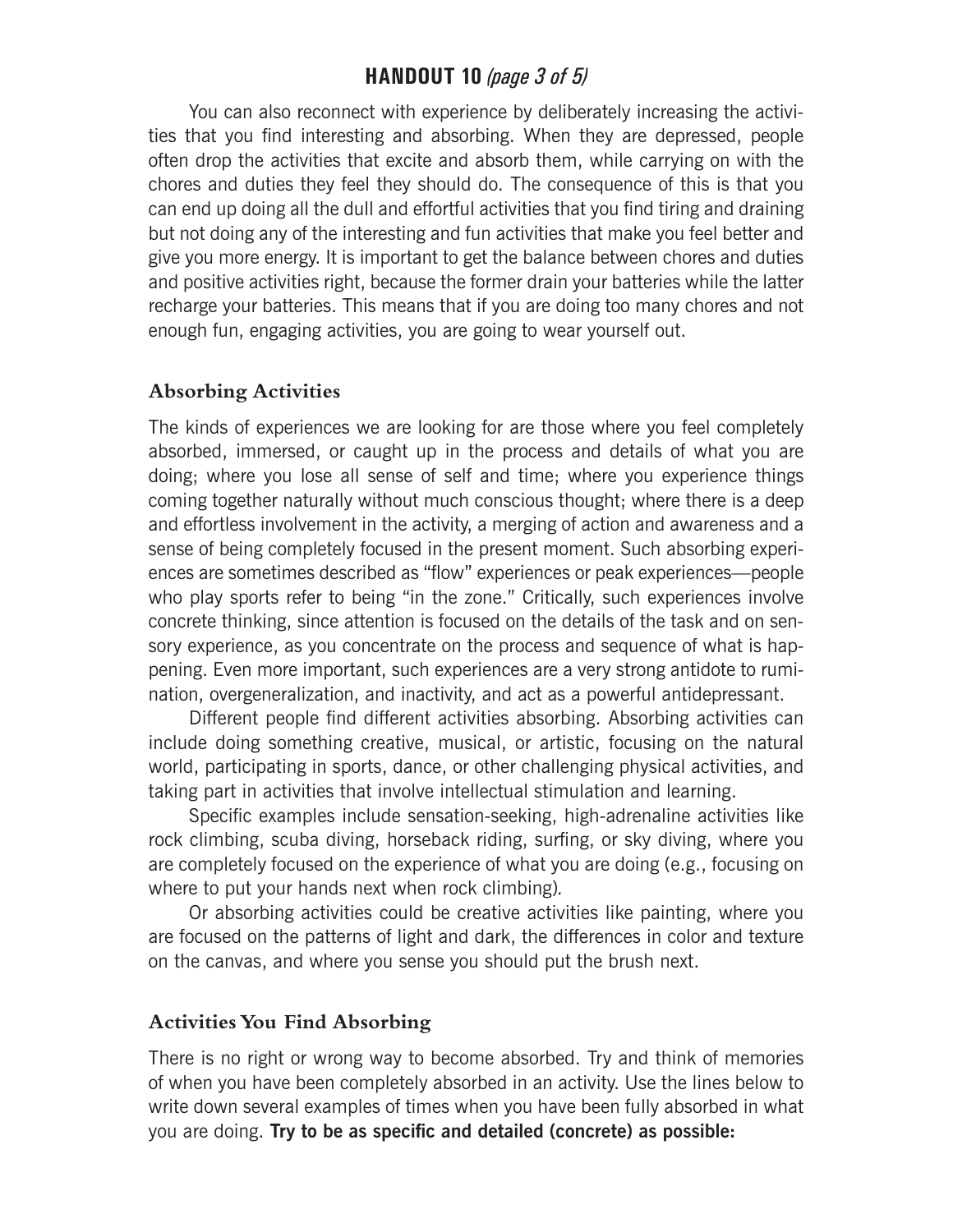# **HANDOUT 10** *(page 4 of 5)*



## **Common Themes in Absorbing Activities**

As you look at these different examples, you might find that there are some elements in common between them. *Positive* absorption is more likely to occur under particular conditions, many of which are under your control:

- There is a balance between the challenge (difficulties and opportunities) of the task and your skills—if the task is too difficult, it is hard to get absorbed, but if it is too easy it will be boring. Ideally, you need to try tasks that are within the reach of your skills while slightly stretching you.
- Your attention is focused on the task at hand—the more you attend directly to what you are doing, the more absorbed and connected you become.
- The activity involves a narrow temporal focus—your attention is focused on the immediate, present moment, on what is happening in the moment right now, rather than on the past and the future.
- There are clear goals, rules, and immediate feedback. It is easier to get absorbed when you know what you are trying to do and for every action you take there is an immediate and direct response—for example, when playing a musical instrument, you immediately hear what note was played; when painting you can directly see the effect of the brush on the canvas.
- The activity is rewarding in itself—what you are doing is valued as an end in itself because the *process* of doing it is interesting, rather than because of what you might achieve *as a result* of doing the activity. For example, playing a sport might feel good as you are doing it because of the feeling in your body, whether you win or lose.
- There is a focus on discovery, learning, growth—you are doing the activity out of curiosity, to see what happens or to learn and improve.
- The activity is consistent with what you value—it reflects what is important and meaningful to you. For example, if you appreciate the natural world, then you might find walking in the country and paying attention to nature absorbing. If you value learning and curiosity, you will be find activities that involve learning more absorbing, for example, learning to play a musical instrument.